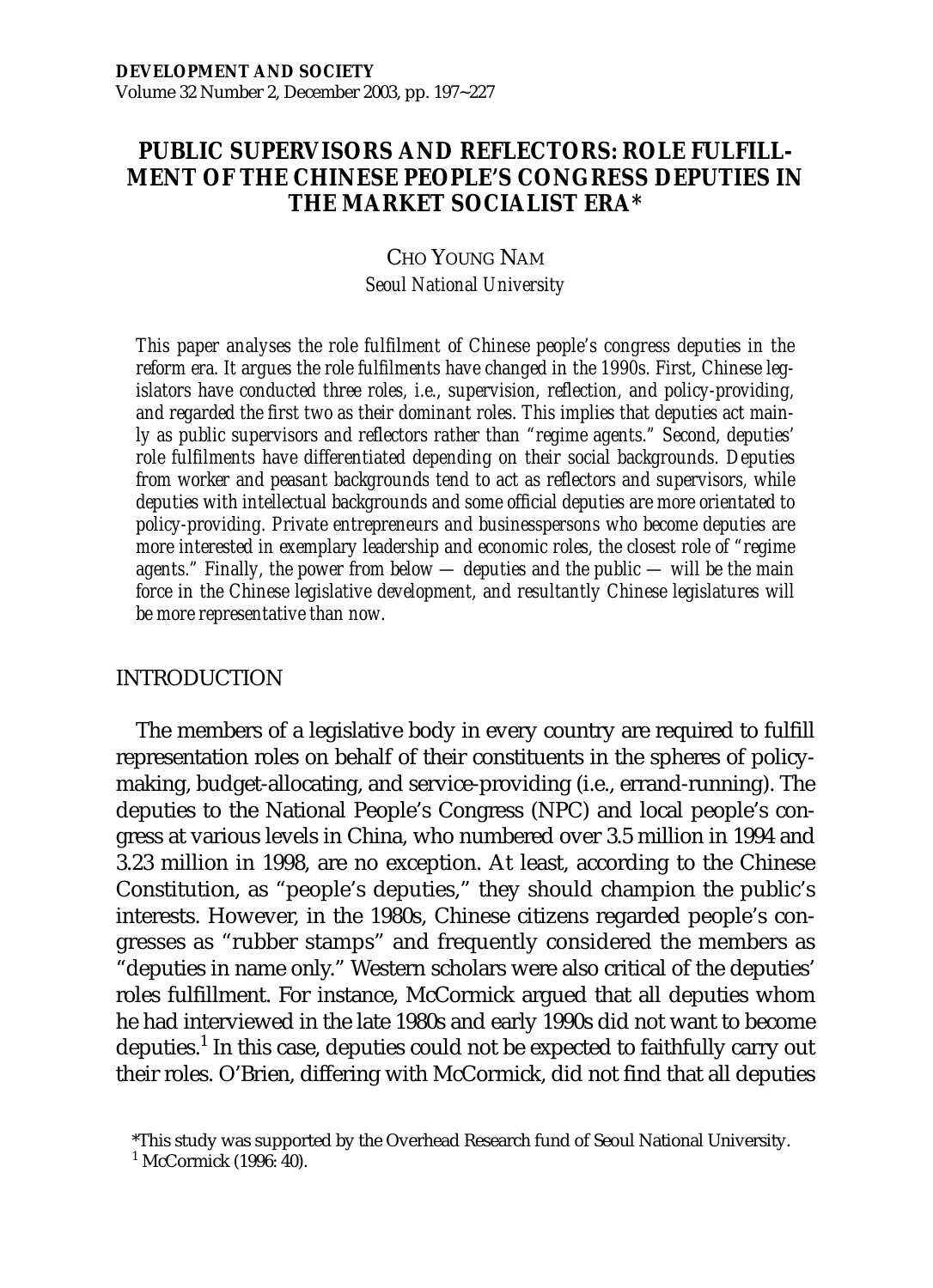were inactive. Instead, he argued that even active deputies behaved chiefly as regime agents, and that they were best thought of as remonstrators rather than representatives.<sup>2</sup>

What changes have there been in the Chinese legislators' role fulfillment in the 1990s? What roles do deputies now perform, and to what degree? In this regard, first, it is worth emphasizing that both the NPC and local people's congresses have become important political actors in the reform era,  $\frac{1}{2}$  especially in the 1990s.<sup>3</sup> This hints at the possibility of change in deputies' roles fulfillment, because legislative functions could not have strengthened without legislative members themselves being more active. In addition, available evidence notes the change in public attitude toward deputy status. For example, a 1993 survey conducted in Shuzhu city of Hunan showed that about 26 percent of respondents earnestly wanted to be deputies, even though 40 percent of them still did not want to be deputies (the rest said they would serve if elected).<sup>4</sup> Also, more and more influential regional figures, including entrepreneurs and leading cadres in government and statesponsored organizations, have asked legislative leaders to help them to become deputies since the mid-1990s.<sup>5</sup> In particular, the "Guangdong" Phenomena" in 2000 and "Shenyang Incident" in 2001 could not have occurred without changes in the deputies' roles fulfillment, which were caused by their active participation.

This article will argue that the roles fulfillment of the people's congress deputies have changed since the early 1990s. First, legislators have conducted three roles, i.e., supervision, reflection and policy-providing, with the first two as their dominant roles. That is, they perform primarily as public supervisors and reflectors rather than as regime agents. Second, deputies' roles fulfillment has differed depending on their social backgrounds. Legislative members from worker and peasant backgrounds tend to act as reflectors and supervisors, while legislators with intellectual backgrounds and some official deputies are more oriented to policy-providing. Private

<sup>2</sup> O'Brien (1994a: 365-372).

<sup>3</sup> On the NPC, see O'Brien (1990); Tanner (1994; 19991a; 1999b); Xia (2000: 100-135). On local people's congresses, see Lin (1992-93); O'Brien (1994b); Xia (1997; 2000); O'Brien and Luehrmann (1998); MacFarguhr (1998); Chen (1999); Cho (2002; 2003).

<sup>4</sup> Li Jitai, "We Should Pay Attention to Voters' Supervision of Deputy's Role Fulfillment," *Bulletin of the Works of People's Congresses* (Renda gongzuo tongxun, hereafter RGT) 8 (April 1994): 30.<br><sup>5</sup> Interviews with the leaders and senior staff of local people's congresses: Tianjin, March 21

and 22, 2001; "The Status of Deputy is Not an Amulet," *News of China's People's Congresses* (Zhongguo renda xinwen, hereafter ZRX), September 18, 2001, http://zgrdxw.peopledaily. com.cn.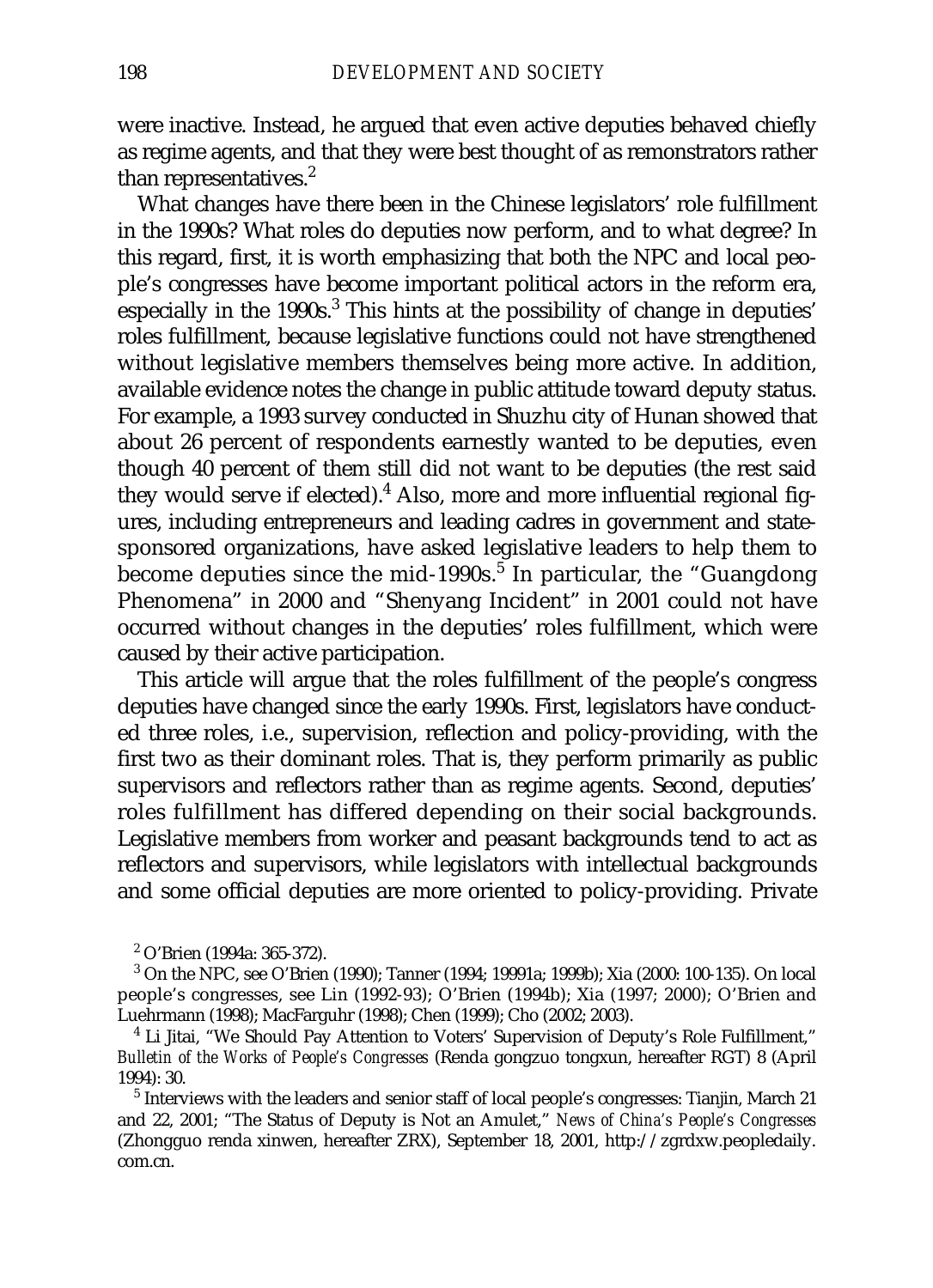entrepreneurs and businesspersons who become deputies are more interested in exemplary leadership and economic roles, the closest role of regime agents. In sum, deputies since the early 1990s have progressively become more representative than before, even without the radical change of the Chinese party-state and its legislative system.

This article will concentrate on the roles of active deputies in order to understand the kinds of role they perform and the degree of their performance. Chinese legislators can be placed somewhere along a continuum: at one end are those who play a minimal role (i.e., only attending annual plenary sessions and other significant events), and at the other are deputies who spend most of their time on legislative duties. The former can be considered inactive. In contrast, active deputies participate in various activities, and they illustrate the kinds and degrees of deputies' roles fulfillment.<sup>6</sup> Thus, we need to focus on active deputies. To this end, I investigated deputies who were featured in journals published by the NPC and provincial-level people's congresses.<sup>7</sup> I have also conducted interviews with some

 $6$  Currently we cannot exactly estimate the proportion of inactive and active deputies due to the lack of available statistics. According to some data gathered by Chinese researchers, active deputies are, of course, less numerous than inactive ones. For example, in a survey of deputies to the Yangzhou City People's Congress conducted in January 1999, about 31 percent of respondents regarded themselves as "deputies who performed roles well," while about 65 percent replied "generally acted" and 4 percent said that they "did not play any role." About 26 percent of deputies did not participate in any legislative activities when the people's congress was not in sessions. In the case of Yangzhou city, at best about 30 percent of deputies can be considered as active, and the same rate holds for inactive deputies who only attend the plenary sessions and important events (the rest are placed between the extremes). Li Jitai and Zhang Yuanyuan, "Deputy Works in Deputies' Eyes," *People's Congress Forum* (Renda luntan) 8 (August 1999): 28. However, according to several surveys, now both deputies and the public think that their roles have been markedly strengthened in the 1990s. Cheng Chuanwei and Fei Wenqun, "What Are Deputies from Basic-levels in the Municipality Concerned About?" Shanghai People's *Congresses Monthly* (Shanghai renda yekan) 3 (March 2000): 18-20; "People's Congresses in the Mind of Common People," *Masters of Times* (Shidai zhuren) 11 (November 2000): 26-27; "Citizens in Guangzhou City Generally Identified with the Proposals of People's Congress Deputies," *Southern City Daily* (Nanfang dushi bao), March 29, 2001. On the deputies' roles fulfillment in the mid-1980s, see Zhao (1990: 87-112, 185-196, 217-241).

 $<sup>7</sup>$  Now all the 31 provincial-level people's congresses publish their journals monthly, and</sup> every issue carries about two or three articles on deputies' activities. Of these, I investigated 10 journals that are published by relatively active congresses, and I covered the period from the January 1999 to June 2001 (30 issues per journal). The journals are: *Shanghai People's Congresses Monthly; People's Voices* (Renmin zhi sheng) in Guangdong; *People's Political Forum* (Renmin zhengtan) in Fujian; *Rule of Law* (Fazhi) in Heilongjiang; *People and Power* (Renmin yu quanli) in Jiangsu; *Works of People's Congresses in Shandong* (Shandong renda gongzuo); *Masters in Hubei* (Chutian zhuren); *People's Friend* (Renmin zhi you) in Hunan; *Master of Times* in Jiangxi; *Construction of Local People's Congresses* (Difang renda jianshe) in Hebei. I also investigated the deputies featured in the NPC's semi-monthly journals, i.e., *RGT and Chinese People's*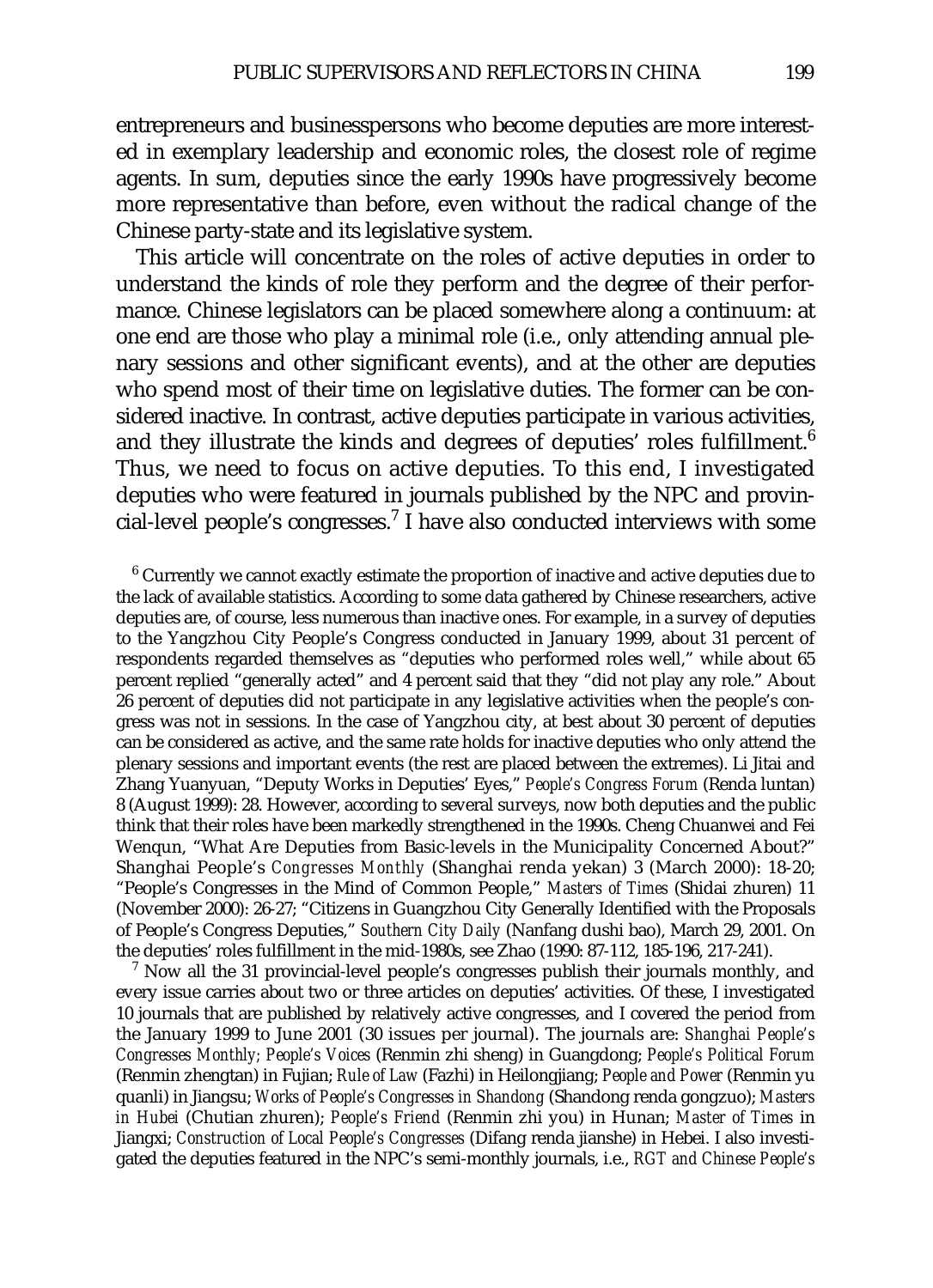| Divisions (number of people's congresses) | Deputies $(\%)$                                                        |                   |
|-------------------------------------------|------------------------------------------------------------------------|-------------------|
| NPC.                                      |                                                                        | 2,979(0.1)        |
| People's congresses                       | Provincial levels (30)                                                 | 20,989(0.6)       |
|                                           | Cities divided into districts (189) and<br>autonomous prefectures (30) | 83,155 (2.8)      |
|                                           | County-level (2,897)                                                   | 651, 311 (18.6)   |
|                                           | Township-level (48,172)                                                | 2,743,378 (78.3)  |
|                                           | Total                                                                  | 3,501,811 (100.0) |

**TABLE 1.** NUMBER OF PEOPLE'S CONGRESS DEPUTIES AT VARIOUS LEVELS (november 1, 1994)

Source: Quanguo renda changweihui bangongting lianluoju, "Our Country has over 3.5 Million People's Congress Deputies at Various Levels," *RGT* 1 (January 1995): 320.

legislative leaders, staff and deputies to complement the documentary surveys.

Finally, analysing the deputies' roles fulfillment, this article will not distinguish among the deputies according to their administrative levels for two reasons. First, the deputies to township- (*xiangji*) and county-level (*xianji*) people's congresses comprise about 97 percent of all deputies, as Table 1 indicates. The activities of deputies to the NPC and provincial-level people's congresses do not have substantial meaning due to their small size. Second, there are few differences between the NPC and county-level people's congress deputies in terms of practical activities when the congresses are not in sessions. In a sense, the lower the administrative level of the deputies, the more active were their roles fulfillment.

# CHANGES OF LEGAL & POLITICAL CONDITIONS AND PUBLIC EXPECTATIONS TOWARDS DEPUTIES

Legal and political conditions for the activities of legislatures and the public expectations towards legislative members have important influences on the roles people's congresses deputies play, and the degree of their performance. Legal and political conditions and the public's cognition have gradually, but markedly improved since the early 1990s. Under these more

*Congresses* (Zhongguo renda, hereafter *ZR*], from 1994 to the present. Finally, I analyzed the most active 100 deputies who were recommended by people's congresses at the request of NPC staff. Quanguo renda (2000). In total, I analysed some 600 cases that I could confirm both deputies' social backgrounds and roles fulfillment.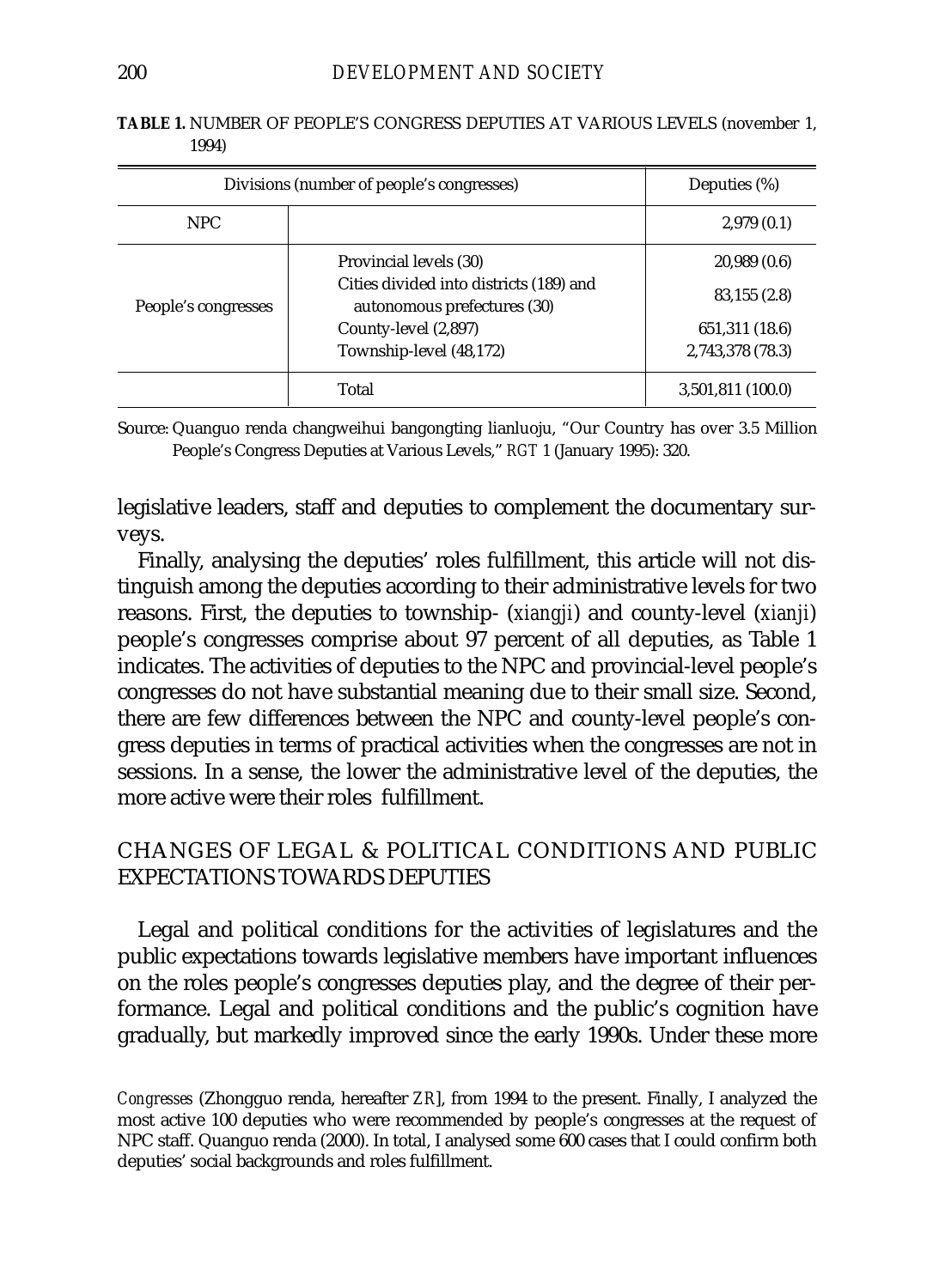conducive conditions, Chinese legislators have become more courageous and active in carrying out their roles.

First of all, legal conditions for deputies' activities have improved since 1992. Neither legislatures nor their members took root in the 1980s, and they frequently encountered difficulties in accomplishing their duties. Party and government cadres frequently infringed upon the deputies' powers, and work unit leaders in many cases did not allow legislators enough time to carry out their duties. In consequence, deputies asked legislative leaders to enact a specific law to clearly prescribe their duties and powers. $8$  As a result, the NPC enacted the Law of Deputies to the NPC and Local People's Congresses at Various Levels in 1992.<sup>9</sup>

This law provides deputies with such guarantees as immunity from arrest. Further, according to this law, state institutions, social organizations and the public should cooperate with deputies to aid them in accomplishing their functions. In addition, work units should provide legislators with compensation for time and income foregone while performing legislative duties. After the law became effective, incidents of deputies' powers being infringed upon have decreased, and their powers have been better protected. The law's promulgation marks a "new phase" in deputies' work.<sup>10</sup>

There were, of course, continuous infringements of people's congress deputies' powers in the 1990s. In Hunan alone from 1992 to 1996, 97 cases of violations of the Deputy Law were reported.<sup>11</sup> However, there are striking differences in the consequences before and after the law's enactment. That is, infringements have been punished after the legislation of the Deputy Law. In those cases, both the Party and legislatures generally directly participate in the investigations, and publicize the results in an attempt to warn other cadres<sup>12</sup>

In China, political guarantees for people's congress deputies granted by the Party are more critical than legal guarantees. In this regard, Chinese legislators have been able to enjoy markedly improved activity conditions

<sup>8</sup> Zhao (1990: 190-191).

<sup>9</sup> Liu (1999: 281-283).

<sup>10</sup> Anhuisheng renda, "The Achievements are Remarkable, but the Burden is Heavy and the Road is Long," *ZR* 1 (January 2000): 14; Interviews with leaders and senior staff of local people's congresses: Tianjin, March 21 and 22, 2001.

<sup>11</sup> Anhuisheng renda, "The Achievements are Remarkable," 14.

<sup>12</sup> On concrete cases, see Hebeisheng renda changweihui, "A Circular on the Case of Zhang Fusheng Deputy's Illegal Detention by the Fengfeng District Court," *ZR* 1 (January 2000): 23; "A Hunan People's Congress Deputy was Assaulted and the Assaulting Officer was Finally Punished," *People's Daily* (Renmin ribao), September 5, 2001, *ZRX*, September 5, 2001, http://zgrdxw.peopledaily.com.cn.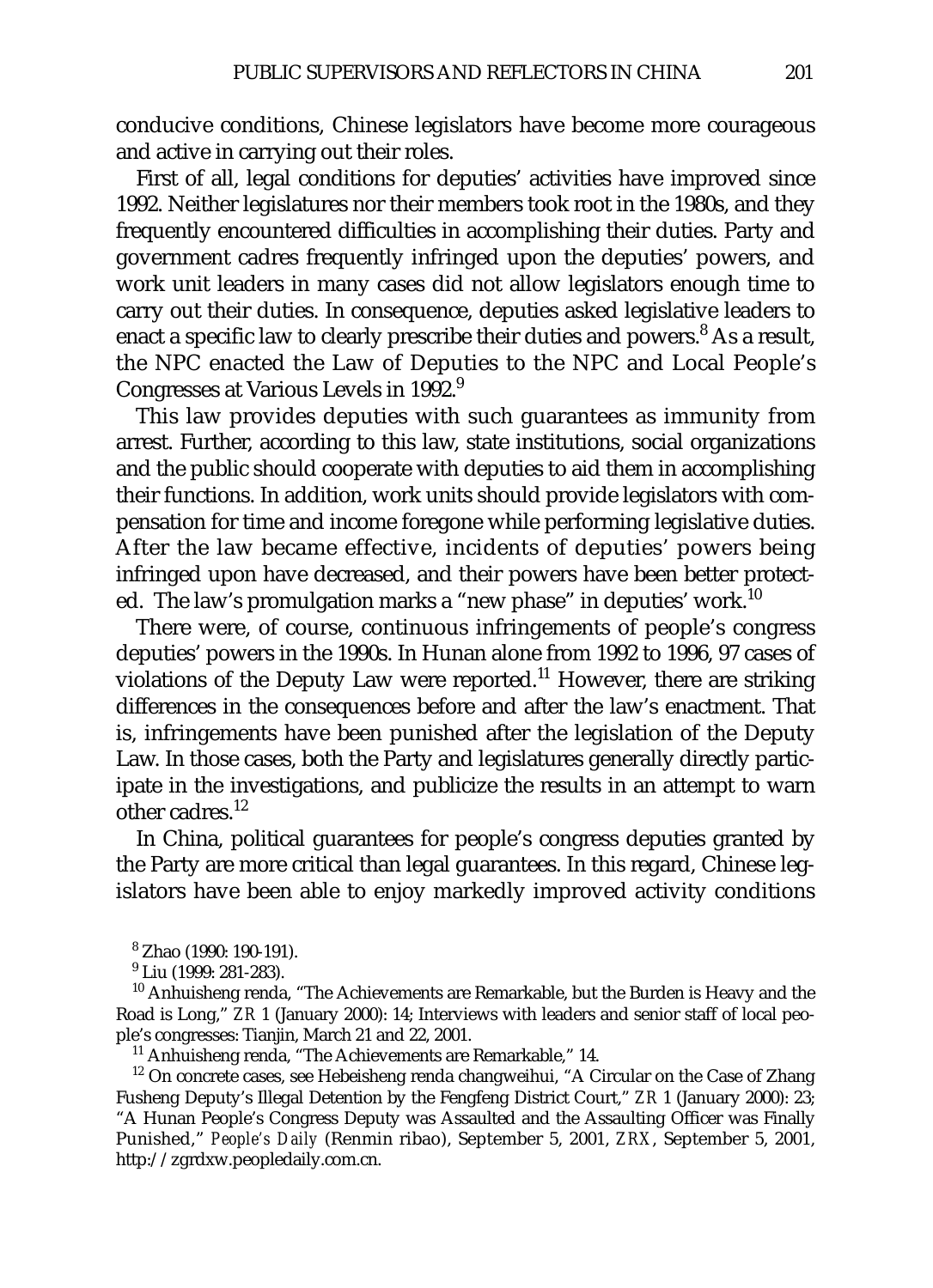since the early 1990s. The Party has taken steps to strengthen the role of the people's congresses and their members. After the 1986-87 student movements and 1989's Tiananmen Incident, the Party center decided to strengthen the supervisory function of all state organs as well as the Party itself, in order to control cadre corruption and to restore public confidence. A decision issued by the CCP Central Committee in 1990 was a good example.<sup>13</sup> Support of people's congresses in wielding their supervisory powers according to the law was an important component of the Party's policy. Since committing itself to the formation of a socialist market economy in 1992, the Party has stressed governance according to the law (*yifazhiguo*). This policy, which was adopted as a guiding principle at the 15th Party Congress in 1997 and recorded in the Preamble of Constitution through a 1999 amendment, also invigorated legislative members, since people's congresses are state power organs with the rights to legislate and to supervise the implementation of laws by other state organs.<sup>14</sup>

To implement this policy, the provincial Party committees held work conferences on legislatures across the country throughout the 1990s.<sup>15</sup> The Tianjin Municipal Party Committee, for example, in an unprecedented act, held it in July 1994, and it emphasized two points: the Party committees should put legislative works on their agenda and fully support legislatures and their members to exercise their powers in accordance with laws; and legislatures should improve their works by sticking to the Party line.<sup>16</sup> After this conference, 18 district and county Party committees in Tianjin area continued to hold similar meetings to implement this, and these measures brought "new winds" to legislative works.<sup>17</sup>

Finally, increased public expectations have encouraged people's congress deputies to play more active roles. In the 1990s, residents more frequently visited their deputies when they encountered difficulties. According to Shi's survey of the urban population in Beijing in 1988 and 1996, the percentage of the public who complained through deputies increased from 8.6 to 14.1 percent.18 Similarly, the volume of public letters and visits (*xinfang*) to legis-

<sup>&</sup>lt;sup>13</sup> "A Decision of the CCP Center on Strengthening the Link between the Party and Masses," Zhonggong zhongyang (1991: 935).

<sup>&</sup>lt;sup>14</sup> Interviews with leaders and senior staff of local people's congresses: Tianjin, March 21 and 22, 2001.

<sup>&</sup>lt;sup>15</sup> Li Bojun, "The Situation of People's Congress Work Conferences Held by Provincial Party Committees," *ZR* 3 (February 2000): 19-20.

<sup>16</sup> Tianjinshi (1997: 482-483).

<sup>&</sup>lt;sup>17</sup> Interviews with senior staff of Tianjin Municipal People's Congress: Tianjin, April 2, 2001; Kang (1999: 4).

<sup>18</sup> Shi (1999: 155). A poll in the *Far Eastern Economic Review* in late 1994 found a similar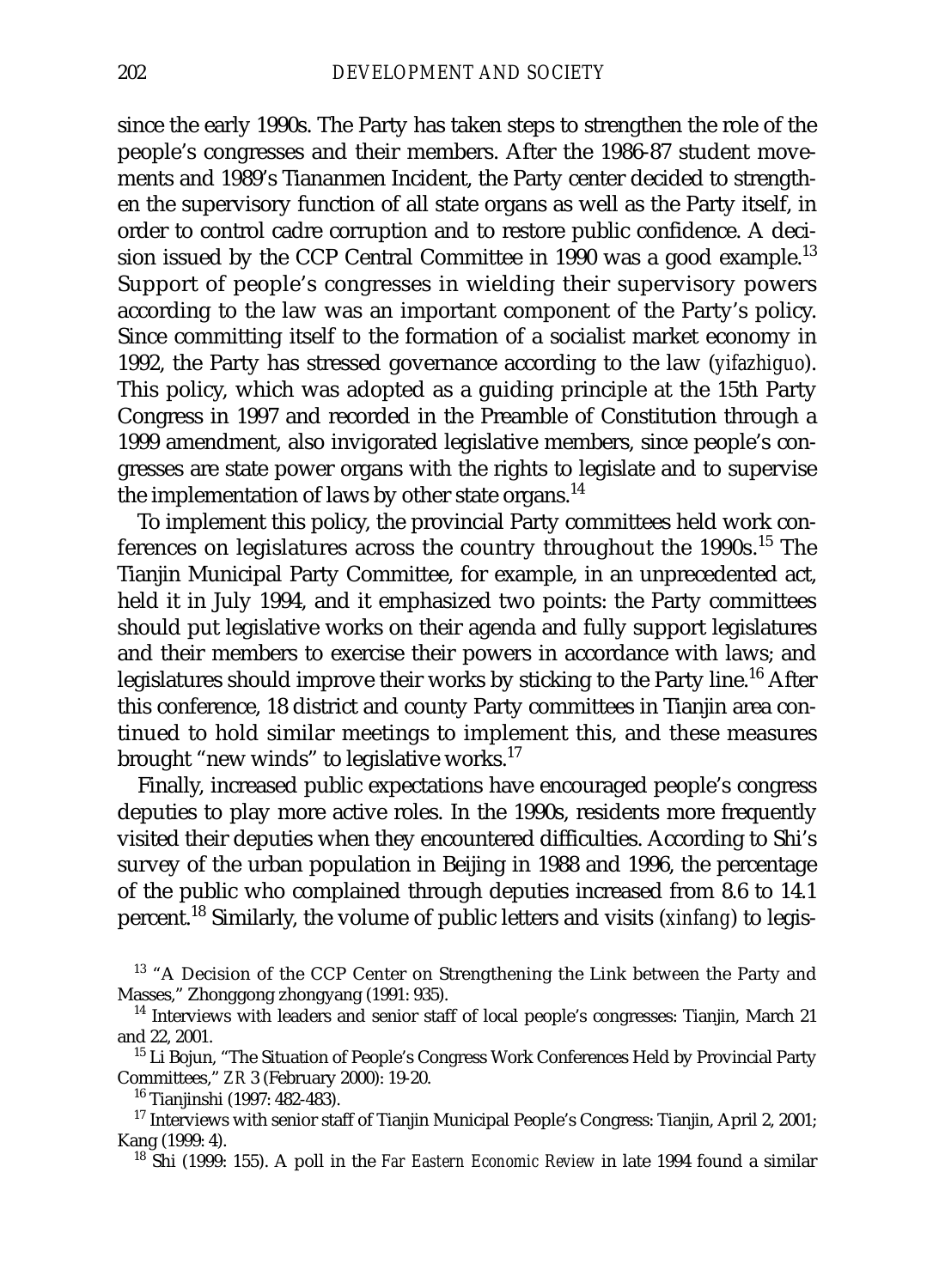latures sharply increased. Beginning in the mid-1990s, letters and visits in Heilongjiang Provincial People's Congress increased by 50 percent annually, and several county-level people's congresses in Guangxi recorded increases of 20-40 percent in the same period.<sup>19</sup> Consequently, legislatures, along with the Party and governments, became one of the main channels for the public to complain about social problems. As people say, "visit deputies when you have sticky problems."20

In line with these greater expectations, the public also wants to supervise deputies more strictly. Legislative members who do not appear to fulfill their duties face the prospect of being dismissed from office. Residents in one electorate of Guangxi's Nanning city, for instance, held a meeting in March 2001 and dismissed a deputy who they believed did not carry out the role earnestly.<sup>21</sup> In response to public demands, legislative leaders also began to suspend the qualifications of ordinary legislators who are absent from plenary sessions twice without prior approval according to the Deputy Law. The county people's congresses of Anxiang in Hunan, Linqu in Shandong, and Pengshan in Sichuan all suspended deputies' qualifications in February 2001.<sup>22</sup> In addition, legislative members have to report their role achievements to voters and face evaluations in voter meetings. $23$  From 1994 to 1996, in Chenzhou city of Hunan, for example, about 6,500 deputies at various levels reported their accomplishments and were appraised accord-

result. When asked whom they approach to lodge a complaint, 22 percent of respondents said deputies, an increase from 13 percent in 1988 (Pei, 1998: 75).

<sup>19</sup> Chen Xin, "Standardizing People's Congress Standing Committee's Works of Letters and Visiting," *Rule of Law* 1 (January 2001): 12; Tan Rifei, "If You Have Something Doing, You Will Have a Status, Otherwise You Won't," *People's Congresses in Guangxi* (Guangxi renda) 4 (April 1999): 5.

<sup>20</sup> Li Zhanggen, Zhang Jihua, "Why Have Shuchuan County People's Congress's Works of Letters and Visiting Increased More and More?" *Masters of Times* 4 (April 2000): 28.

<sup>21</sup> "Yongxin District of Nanning City in Guangxi: A Deputy's Qualification Suspended for Not Fulfilling Deputy's Duty," *People's Daily*, May 23, 2001, *ZRX*, May 23, 2001, http://zgrdxw.peopledaily.com.cn. For other cases, see "Incompetent Deputies Should be Dismissed", *People's Daily*, September 19, 2001, *ZRX*, September 19, 2001, http://zgrdxw.peopledaily.com.cn.

 $22$  "Anxing in Hunan and Linqu in Shandong Had a Deputy's Qualification Suspended for Not Attending People's Congress Plenary Sessions without Reason," *People's Daily*, May 23, 2001, *ZRX*, May 23, 2001, http://zgrdxw.peopledaily.com.cn; "Pengshan County in Sichuan Suspended the Qualification of a County People's Congress Deputy," *People's Daily*, April 11, 2001, *ZRX*, April 10, 2001, http://zgrdxw.peopledaily.com.cn.

 $23$  Some regions started to use it in 1988, and more and more regions have adopted it since the early 1990s. Gan He, "Contemporary New Progresses in the Works of People's Congress Deputies and a Few Problems That Need Study," *Study of People's Congresses* (Renda yanjiu) 9 (September 2001), http://www.rdyj.com.cn.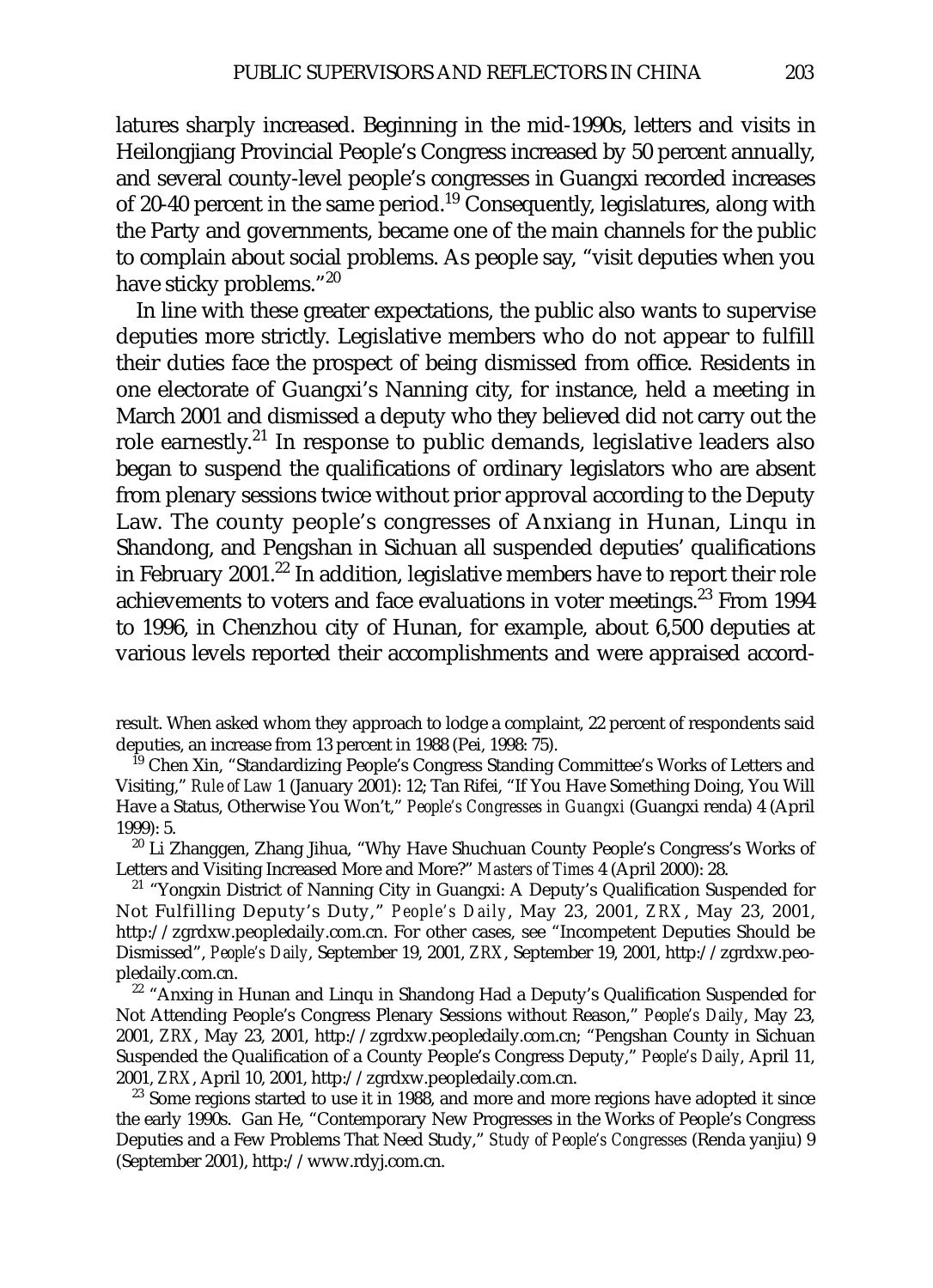ing to this system.24

Legislative leaders have not just asked deputies to play their roles more actively, however. They have also attempted to motivate legislators by adopting new measures for overseeing other state organs since the early 1990s, including the examination of law enforcement (*zhifa jiancha*) and deputies' appraisals of state organ works (*daibiao pingyi*). These measures have given deputies an expanded and more effective scope of activity than in the 1980s.<sup>25</sup> For instance, when people's congresses in Henan conducted an examination in 1992 to assess whether government had implemented agriculture-related laws and central policies properly, some 70,000 members from 77 percent of county-level and 91 percent of township-level people's congresses in the province participated in this examination.<sup>26</sup> Annually about 70,000 legislators at various levels in Sichuan also engaged in deputies' appraisals of public security systems (1996), procuracies (1997) and courts  $(1998).^{27}$ 

Under these improved conditions, people's congress deputies have begun to more actively wield their power. The "Guangdong Phenomena," a series of incidents brought about by the deputies of Guangdong Provincial People's Congress in 2000, is one example. It began with an interpellation bill (*zhixun'an*) introduced by some deputies at the plenary sessions held in January, which required the Environmental Protection Bureau of the Provincial Government to explain why it did not suspend factories that caused serious water pollution. Dissatisfied with the replies from the Bureau's vice-director at hearing meetings, the deputies prepared to submit a personnel motion to discharge the vice-director, and asked to meet a vicegovernor responsible for environmental affairs. Eventually, the Governor accepted all the requests from the deputies, and later changed the vicedirector in order to lessen the deputies' anger, although classifying it as a "regular personnel shift."<sup>28</sup> A month later, the Standing Committee of

 $24$  Anhuisheng renda, "The Achievements are Remarkable," 14. On other cases, see Huang Daming, "Reported Duty Fulfillment Towards Voters and Let Voters Appraise," *Shanghai People's Congress Monthly* 2 (February 2000): 12-14; Chen Zhangyu, "A Report on the Self-Reporting of Wang Zengchang," *People's Political Forum* 8 (August 2001): 28; Zheng Guofeng, "Deputies to People's Congresses Go on Self-Reporting Platforms," *People's Political Forum* 8 (August 2001): 38-39.

<sup>25</sup> On examination and appraisal, see Cho (2002: 734-739).<br><sup>26</sup> Quanguo renda (1995: 239).

<sup>27</sup> Cui Jianhua, "The Flowers of Appraisal Evolved in the Sichuan Area (1) (2)," *Construction of Democracy and Legal System* (Minzhu fazhi jianshe) 8 (August 1999): 8-10 and 9 (September 1999): 9-11; "In Order Not to Tilt the Scales," *Construction of Democracy and Legal System* 10 (October 1999): 11-13.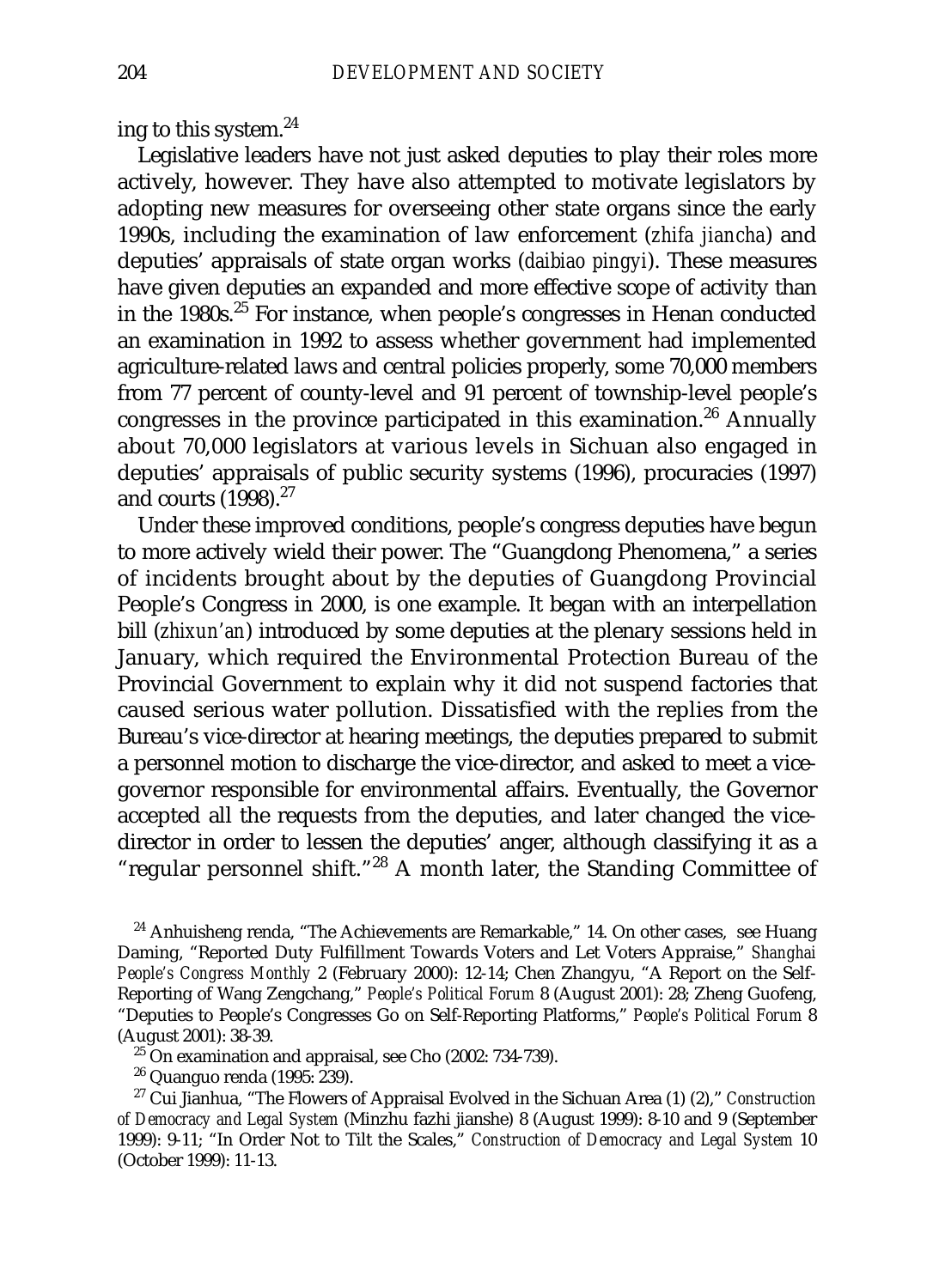Guangdong People's Congress did not ratify two of ten nominees for the director posts of government bureaus recommended by the Governor. Zhu Selin, the Chairman of the Standing Committee, was quoted as saying, "Nominees who did not get a majority of votes could not be passed. It was the result of the members' use of democratic power, and nothing was more normal than this."29

The "Shenyang Incident," which is said to be "a first in Chinese constitutional history," and "a remarkable incident in Chinese democratic politics,"<sup>30</sup> occurred under similar circumstances. The Municipal People's Congress deputies did not approve an annual work report of the Intermediate People's Court in the plenary sessions held in February 2001.<sup>31</sup> The Party considers the annual work reports of government, court and procuracy in advance, and deputies review these reports at the plenary sessions with the Party's principle agreement. In addition, before and during sessions, the Party leaders convene temporary Party meetings that Party members-cum-deputies attend, and leaders ask deputies to toe the Party line. Thus, the deputies' assertive veto of the work report surprised the public as well as state leaders across the country. Even before the Shenyang Incident, the Gonghe County People's Congress in Qinghai refused to pass a court annual work report in April 2000. However, because it happened at the county-level, the public did not pay much attention to it, while Shenyang, the provincial capital of Liaoning, is vice-provincial-level.<sup>32</sup>

### CHANGED DEPUTIES' ROLES FULFILLMENT IN THE 1990S

### Under the improved legal and political conditions for legislative activities

<sup>28</sup> Ren Tianyang, "The Whole Story on Guangdong People's Congress Deputies Addressed Inquiries to the Provincial Environmental Protection Bureau," *Study of People's Congresses* 4 (April 2000), http://www.rdyj.com.cn; "Supervision: Make 'Amiable together' Get out of," *Masters of Times* 12 (September 2000): 7-9.

 $29$  "Guangdong People's Congress Vetoed Two Directors' Appointments Asked by the Governor," *Chinese Youth Daily* (Zhongguo qingnianbao), February 23, 2000, *ZRX*, February 23, 2000, http://www.peopledaily.com.cn. On other incidents, see Wu Xi, "Guangdong Phenomenon in the Works of People's Congresses," *People and Power* 10 (October 2000): 39.

<sup>30</sup> "Overcoming the Confidence Crisis by Use of Judiciary Justice," *Legal Daily* (Fazhi ribao), August 10, 2001, *ZRX*, August 10, 2001, http://zgrdxw.peopledaily.com.cn.

<sup>31</sup> "From Veto to Approval: Shenyang People's Congress Considered Twice a Court Work Report," *ZRX*, August 10, 2001, http://zgrdxw.peopledaily.com.cn; "From Not Passing to Passing with a Wide Majority: Regaining Public Confidence," *Legal Daily*, August 10, 2001, *ZRX*, August 10, 2001, http://zgrdxw.peopledaily.com.cn.

<sup>32</sup> "Shenyang Incident Caused Serious Legal Problems," *Chinese Youth Daily*, August 11, 2001, *ZRX*, August 13, 2001, http://zgrdxw.peopledaily.com.cn.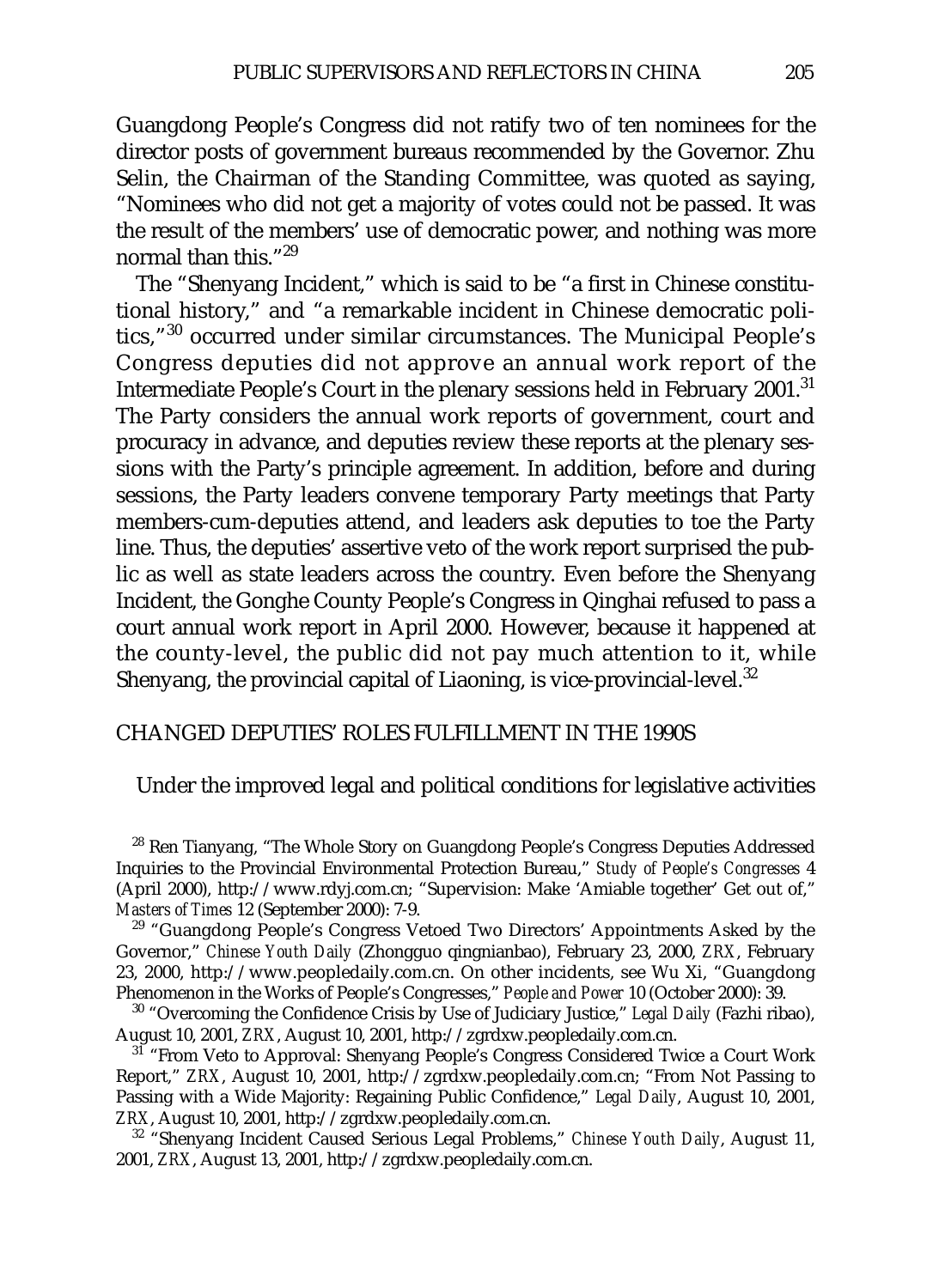and higher public expectations since the early 1990s, people's congress deputies have conducted three major roles: supervision, reflection (*fanying*) and policy-providing. These roles differ from those in the 1980s.

### *Supervision*

People's congress deputies pay much more attention to the supervisory role since they now regard it as their most important daily duty.33 As noted before, since the early 1990s, the Party and legislative leaders have stressed this role as an effective tool for controlling cadre corruption in local governments. They also emphasize this role because deputies can help the Party center to alleviate poor implementation of central policies in the local communities. In this regard, people's congresses have two advantages: they have a huge supervisory corps of more than 3 million deputies, and they can wield their supervisory authority in the name of the people.

Generally speaking, legislative members try to supervise the policy implementation of mid- and basic-level state organs, concentrating on such key issues as the "three arbitraries" (*sanluan*, or arbitrary fines, fees and apportionment) of government bureaus and the abuse of power by public security bodies. Meanwhile people's congresses' plenary sessions and their standing committee meetings, in accordance with the Constitution and pertinent laws, tend to concentrate on overseeing macro-issues, including the overall achievements of state organs, and the drafting and execution of state budgets and socio-economic development plans.

Legislators can conduct supervisory roles both collectively and individually. Since most regions have adopted new supervisory measures since the early 1990s, most deputies have been able to carry out these activities collectively under the leadership of people's congresses standing committees. For instance, when the Nankai District People's Congress in Tianjin conducted a deputies' appraisal for six months in 2000, 85.6 percent of members participated in inspections, meeting with residents and listening to their opinions.<sup>34</sup> Similarly, about 90 percent of deputies to the Hongkou District People's Congress in Shanghai have attended deputies' appraisals for several months every year since 1995.<sup>35</sup> In addition, deputies engage in supervi-

<sup>&</sup>lt;sup>33</sup> Interviews with leaders and senior staff of people's congresses: Tianjin, October 26, 2001 and January 10, 2002.<br><sup>34</sup> "The First New Attempt: Sidelights on the Appraisal Meeting of Law Enforcement in

Nankai District," *Works of Tianjin People's Congresses* (Tianjin renda gongzuo) 12 (December 2000): 8, 17.

<sup>35</sup> Zhou Kecheng, "Make Deputies Play a Master Role in Appraisal Activity," *Shanghai People's Congresses Monthly* 8 (August 1999): 31-32.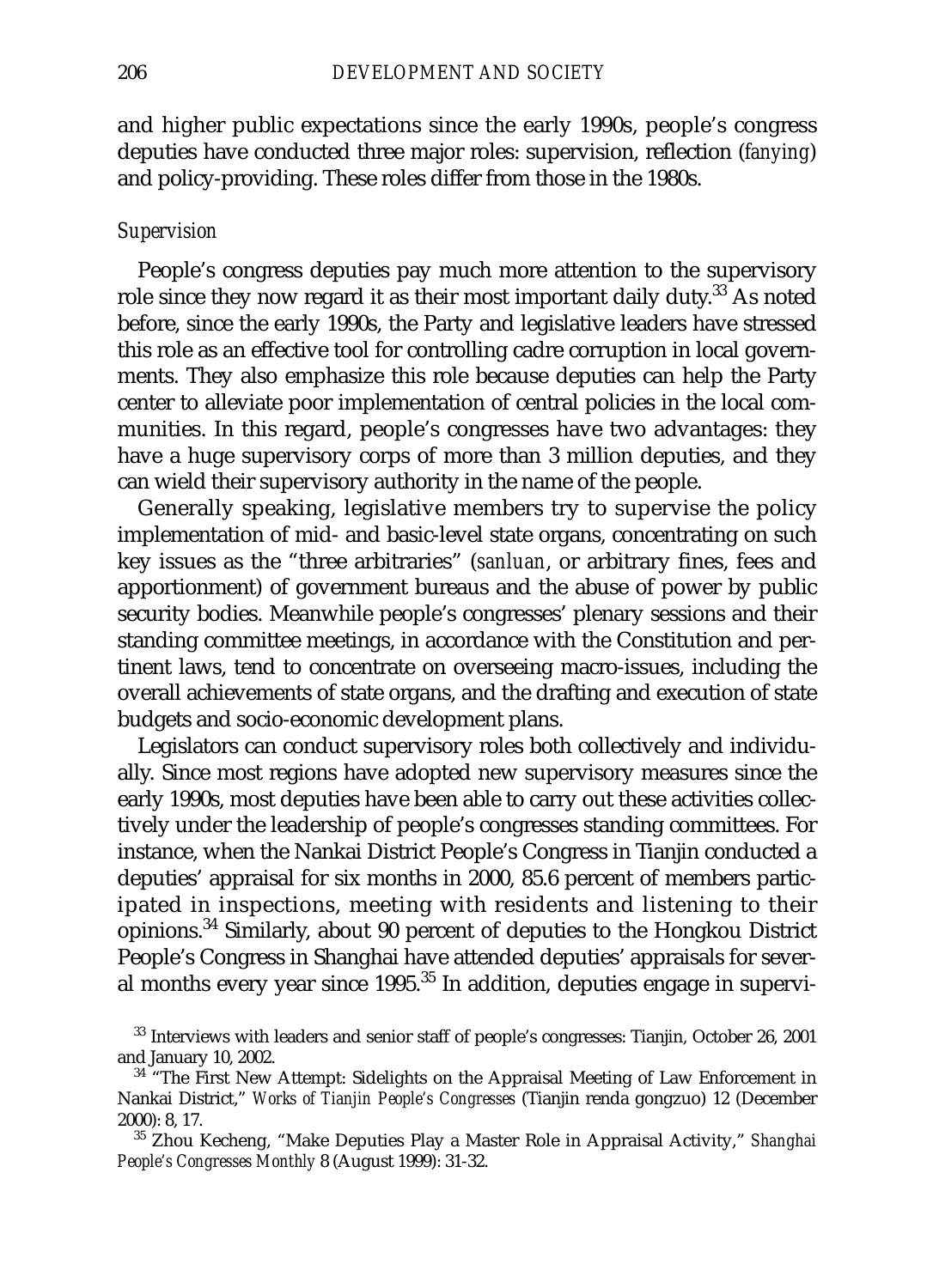sion through deputy small groups (*daibiao xiaozu*). Since the late 1980s, they have had to belong to a region- or trade-based group of this kind. In Beijing, 17,498 people's congress deputies at all levels were organized into 1,734 small groups in 1997: three groups for the NPC deputies, 36 for the Beijing Municipal People's Congress, 471 for county-level and 1,224 for townshiplevel people's congresses.<sup>36</sup> In Tianjin, 77.3 percent of Municipal People's Congress deputies took part in 13 groups based on their trades such as economic, financial, education, and urban construction.<sup>37</sup> These groups decide and conduct supervisory activities, such as addressing problems of law enforcement by jointly visiting chiefs of public security and Party leaders.<sup>38</sup>

People's congress deputies also individually visit law enforcement departments, meet leading officials and demand the resolution of problems. If they directly observe cases of illegal law enforcement, legislative members can protest by showing their identification cards. Furthermore, some deputies concurrently serve as special supervisors of courts, procuracies and government law enforcement bureaus at the request of these institutions. Currently about 12 percent of Shanghai Municipal People's Congress deputies act as special supervisors of this kind. $39$  Further, local courts in many regions, under a direction of the Supreme People's Court in 1998, have begun to establish a special office that is specifically responsible for executing deputies' suggestions.<sup>40</sup>

Legislative members occasionally encounter difficulties in conducting their duties, such as assault and arrest. They even risk death while earnestly conducting supervision.<sup>41</sup> There is another problem of relevance here: the

<sup>38</sup> On concrete cases, see Quanguo renda (2000: 270-278); "Their Minds are Closely Focused on the Masses," *Shanghai People's Congresses Monthly* 8 (August 1999): 34-36; "For the Happiness of People," *Works of People's Congresses in Shandong* 6 (June 2000): 38-39.

<sup>39</sup> Hai Yan, "Hu Zhengchang Explains the New Year's Thinking of Deputy Works," *Shanghai People's Congresses Monthly* 2 (February 1999): 4-5. For other cases, see, "Repair the House Before It Rains, Take Preventative Measures," *Works of People's Congresses in Shandong* 5 (May 1999): 61-62.

<sup>40 "</sup>Xiao Yang Required Courts at Various Levels to Actively Accept People's Congress Supervision," *Works of People's Congresses in Shandong* 3 (March 1999): 61; "Henan Province Dengzhou City Court Established a Liaison Office for People's Congress Supervision Works," *ZRX*, May 17, 2001, http://zgrdxw.peopledaily.com.cn.

<sup>41</sup> On concrete cases, see "Clear as Ice and Pure as Gem, Concerned with the People's

<sup>&</sup>lt;sup>36</sup> Beijingshi renda changweihui daibiao lianluoshi, "Research on the Works of People's Congress Deputy Small Groups," *RGT* 8 (April 1997): 20.

 $37$  Yang (1997: 51). On the activity of deputy small group, see Tianjinshi Dagangqu dijiu daibiaozu, "Arrange Connections Well, Collect All Efforts Well, and Display the Role of Deputy Small Group," *RGT* 18 (September 1996): 31; Hezheshi Nancheng renda lianluochu, "Stress on Strengthening Basic-Level Works, Display the Role of Deputy Small Group," *RGT* 8 (April 1994): 24-26.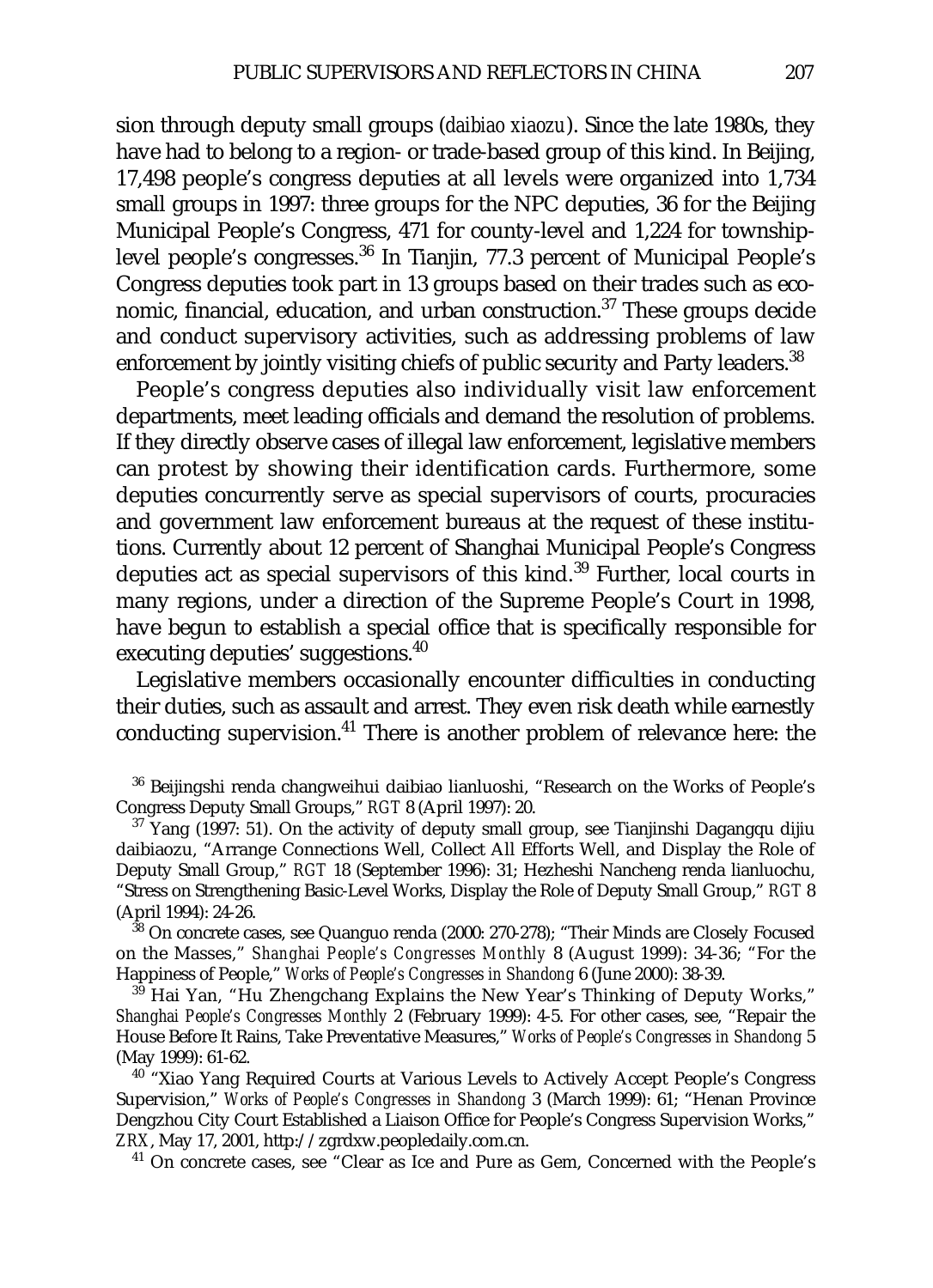|                     |             | 8th (1983-87) | 9th (1988-92) | 10th (1993-95) | Subtotal |
|---------------------|-------------|---------------|---------------|----------------|----------|
| Implemented or      | Cases       | 1,666         | 3.245         | 1.228          | 6.139    |
| implementing        | Rate $(\%)$ | 33.4          | 48            | 50.7           | 43.3     |
| Scheduled to        | Cases       | 734           | 1.110         | 429            | 2.273    |
| implement           | Rate $(\%)$ | 14.8          | 16.4          | 17.7           | 16.1     |
| Conference          | Cases       | 753           | 1.192         | 636            | 2,583    |
| for work            | Rate $(\%)$ | 15.1          | 17.6          | 26.3           | 18.2     |
| <b>Explained to</b> | Cases       | 1.831         | 1.214         | 128            | 3.173    |
| deputies            | Rate $(\%)$ | 36.7          | 18            | 5.3            | 22.4     |
|                     | Total       | 4.984         | 6.761         | 2.421          | 14.166   |

**TABLE 2.** IMPLEMENTATION OF DEPUTY PROPOSALS: SHANGHAI MUNICIPAL PEOPLE'S **CONGRESS** 

Source: Cai (1998: 370).

supervisory effect. One report on the examination of law enforcement in Anhui in the mid-1990s found that executive branches faithfully corrected only about 30 percent of the problems that people's congresses had raised.<sup>42</sup> This indicates that the supervisory effect was not ideal. However, some evidence supports the claim that the supervisory effect has improved since the early 1990s.

First, in addition to the Guangdong Provincial People's Congress case discussed above, deputies in other regions have also resolutely wielded strong powers like interpellation when state organs refused to accept their demands. For example, legislative members of Hunan, Sichuan, Henan, and Hainan Provincial People's Congresses submitted interpellation bills in 1998, 1999 and 2000.<sup>43</sup> Furthermore, leading officials, judges and procurators are dismissed after supervision. In 2000 alone, people's congresses in Huaihua city of Hunan discharged 6 leading cadres: 1 county vice-magistrate, 3 judges and 2 procurators.<sup>44</sup>

Second, the implementation rate (*luoshilü*) of people's congress deputies' proposals, through which legislative members express demands on supervision and other matters, has increased. In the case of Shanghai Municipal

Minds," *RGT* 5 (March 1996): 35-36; Quanguo renda (2000: 212-220).

<sup>42</sup> Quanguo renda (1997: 119, 123).

<sup>43</sup> Chu Yang, "Members Angrily Introduced an Interpellation Bill," *People's Friend* 3-4 (April 1999): 20-22; "Deputies to Sichuan People's Congress Required Social Welfare Bureau to Explain," *People's Friend* 3-4 (April 1999): 55; Wang Caiwei, "Open and Clear Sky: Records on

<sup>44</sup> "Strict and Impartial Laws Advance Rule of Law," *People's Daily*, April 4, 2001, *ZRX*, April 4, 2001, http://zgrdxw.peopledaily.com.cn.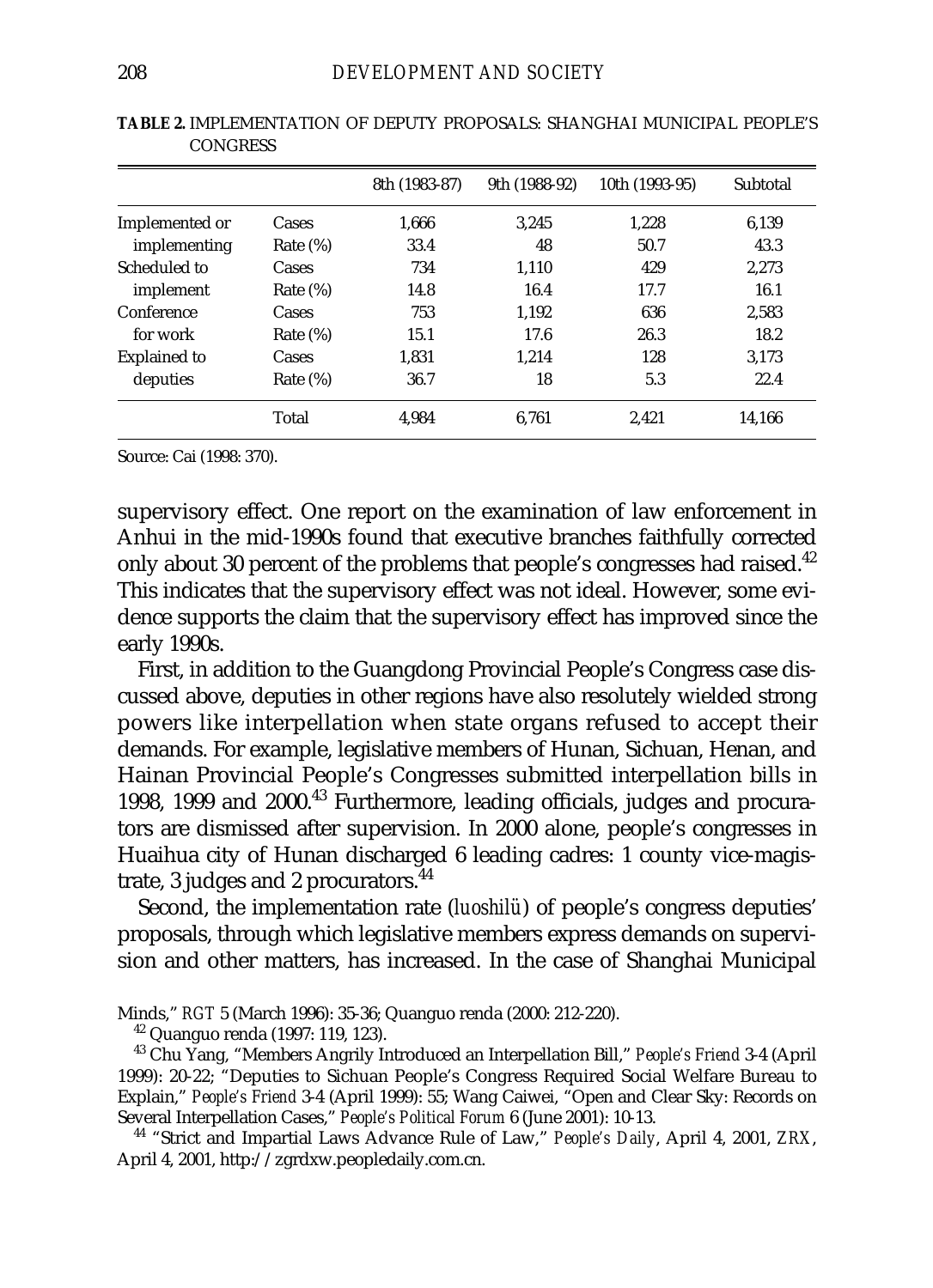People's Congress, as Table 2 shows, the rate of "implemented or implementing" increased from 33.4 percent in the 8th period (1983-87) to 50.7 percent in the 10th period (1993-95) of the Congress. Similarly, a staff member responsible for deputy liaison work of the Xiangtan City People's Congress in Hunan noted that the rate increased from less than 20 percent in the mid-1980s to 48.5 percent in 1999.<sup>45</sup> Further, legislatures turn down government work reports relating to the implementation of deputies' proposals when government, they believe, did not sincerely consider their demands. In November 1999, for instance, the Standing Committee of Chongqing Municipal People's Congress vetoed a work report on the implementation of proposals, because about 40 percent of deputies were dissatisfied with the government's handling of their proposals. $46$  In these ways, legislative members have forced other state organs to implement their demands more sincerely, and the supervisory effect has been enhanced.

### *Reflection (fanying)*

People's congress deputies are required to maintain contact with the public in order to understand social problems and listen to public demands. At the same time, legislators should transmit public demands to state organs, and urge these organs to carry them out faithfully. This role, a component of the bridge-building (*qiaoliang*) roles of deputies, has been regarded as a very important duty of deputies since the early 1980s. Party leaders emphasize this role, not only because it provides the regime with a trustworthy channel to understand social problems, but also because it enhances social integrity by alleviating public dissatisfaction before an explosion. A case in point is Jiang Zemin's remarks that deputies should maintain contact with the public more earnestly, and more actively reflect public demands.<sup>47</sup> Public demands reflected by deputies have exerted more and more influential effects on government in the 1990s, as shown by the increased implementation rate of deputies' proposals.

<sup>45</sup> Wang Tingjian, "Make Deputies Satisfactory," *People's Friend* 11 (November 2000): 23-24. Recently, people's congresses regularly collect and make public the statistics of the implementation rate, and the leadership of other state organs are very nervous about the results. This is because the Party committees and people's congresses think that a government's low rate of implementation shows the government's "arrogant" attitude toward "people's voices." Other state organs try to raise the rate as high as possible, and as a result, the satisfaction of deputies is elevated. Interview with a leader of local people's congress: Tianjin, October 26, 2001.

<sup>46</sup> Yun Wanbang, "Two Small Stories, One Big Essay," *ZR* 16 (August 2000): 33-34.

<sup>47</sup> Jiang Zemin, "On Holding Firmly and Developing the People's Congress System," 624-625.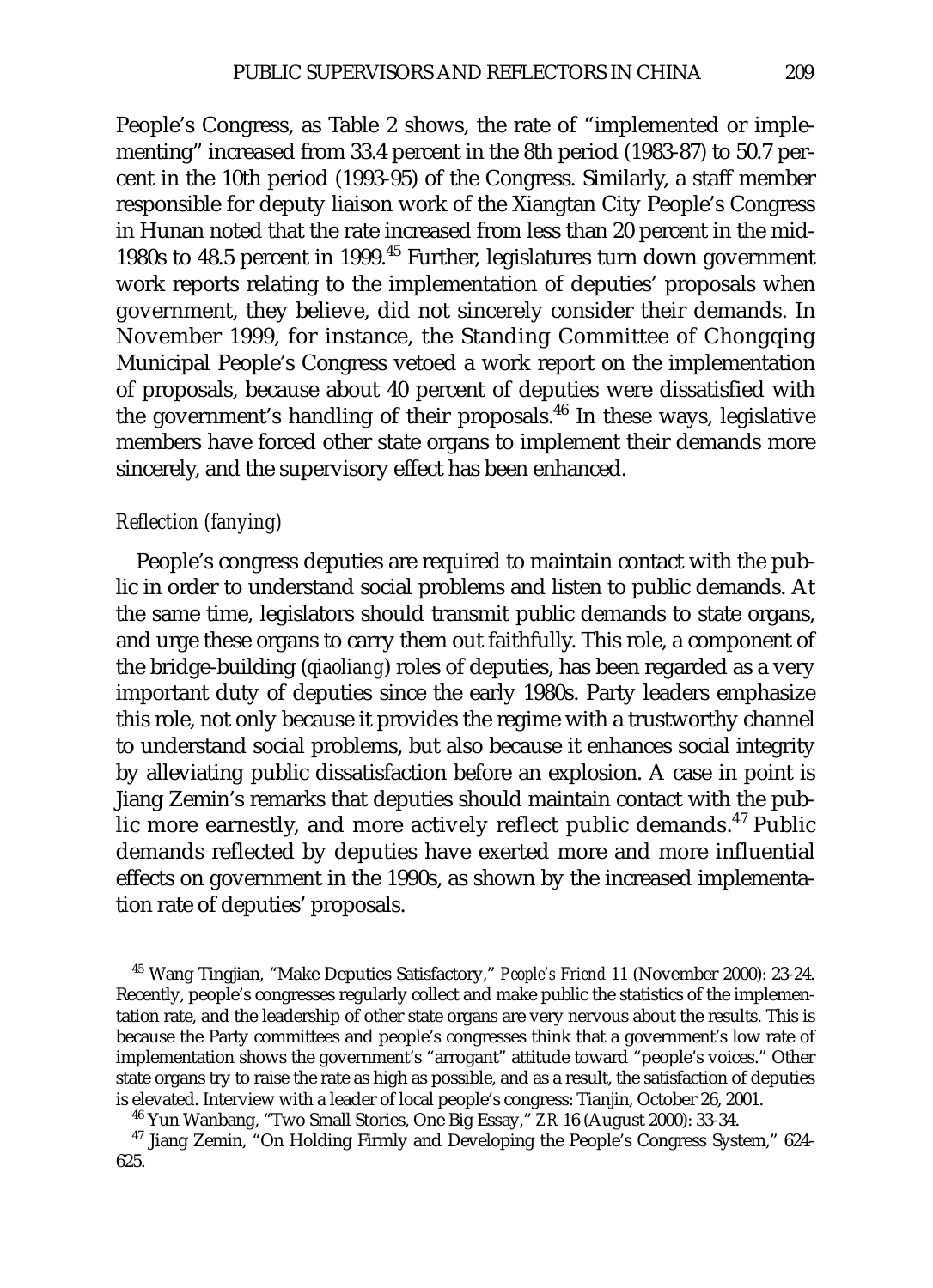Legislative members reflect various demands affecting people's daily lives. Repairing roads and bridges, improving public facilities (e.g., public toilets, street lamps and water supplies), alleviating environmental pollution, providing better educational and medical services, and preserving public order are most frequently reflected issues in both urban and rural areas. In the countryside, as a county-level people's congress deputy stated, legislators make special effort to highlight the lack of funds for agricultural construction and the heavy burden on farmers.<sup>48</sup> Some deputies have attained honourable titles such as "road deputy" or "control pollution deputy" for their achievements in these areas. $^{49}$  Deputies also listen to residents' personal problems. They try to find jobs for the unemployed, to resolve disputes between residents, and to raise funds for poor students. Many deputies are affectionately known as "meddlers" (*aiguan xianshi*) because they are willing to interfere in public matters if so requested.<sup>50</sup>

When reflecting demands, people's congress deputies frequently do so collectively. Legislative members have often used the method of jointly submitting bills (*yian*) and proposals (*jianyi*). When the demand needs the approval and support of a higher-level government, it is submitted with the help of that congress's deputies. For instance, several deputies to the NPC, the Heilongjiang Provincial and the Hailun City People's Congresses, who were all elected in Hailun in Heilongjiang, submitted a joint proposal to the Provincial People's Congress, and not to the city's congress in 1993. The proposal urged a Harbin city-owned company to redeem about 3.5 million RMB (*yuan*) to farmers who lived in the city. Finally, with the strong support of the Provincial People's Congress and Government, deputies could resolve the problem.<sup>51</sup>

Frequently, legislative members individually reflect public demands to the Party and government leaders. Since the early 1990s, the Party and government have established special systems to allow deputies to directly transmit public demands to the leadership. For instance, a deputy of the Guangdong Provincial People's Congress was able to address a serious pira-

<sup>48</sup> Zhen Yongfu, "If You Clearly Know Something, Do It Immediately: An Account in a Basic-Level Deputy's Own Words," *People's Political Forum* 7 (July 2001): 22-23.

<sup>51</sup> Ma Tianmin, "A Good Deputy in the Mind of Pingan Villagers," *Rule of Law* 5 (May 2000): 14-15.

<sup>49</sup> Gu Jilin, "Several Stories on Road Deputy," *People and Power* 7 (July 2001): 19-20; Quanguo renda (2000: 35-37).

<sup>50</sup> Zhang Zaihua, "Old Man Who Likes to Meddle," *People's Friend* 9 (September 2000): 20- 21; Wu Tanchun, "Feeling No Qualms Upon People's Great Trust," *People's Friend* 12 (December 2000): 12-13; Miu Yichun, "Old Meddler Lai Suping," *Masters of Times* 2 (February 2000): 40-41.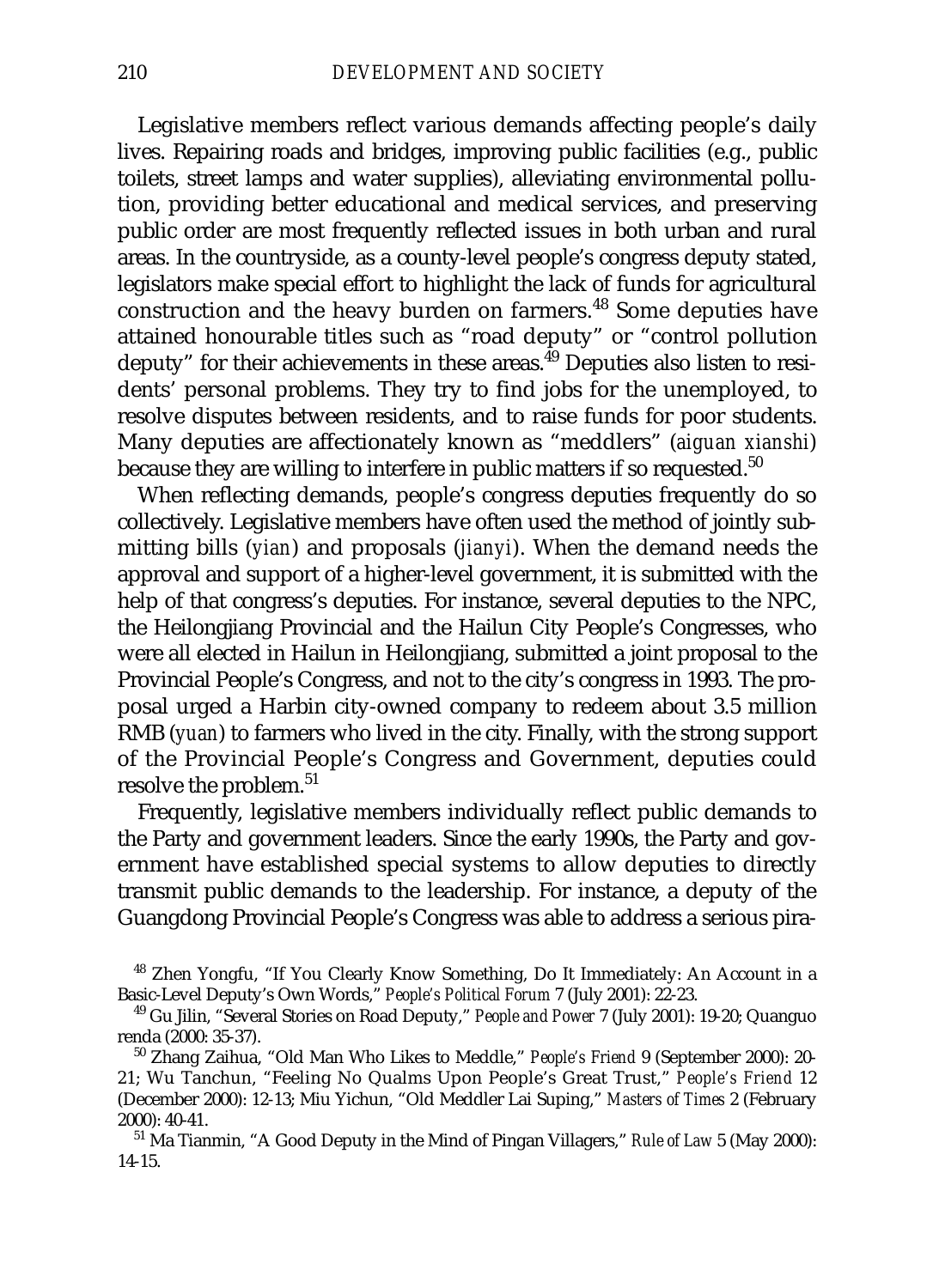cy issue in his region by using the "deputy hot line" (*zhitong kuaiche*), which was established in 1998 by Li Changchun, the Party secretary of Guangdong.52 Deputies can also use meetings with top leaders during the plenary sessions of people's congresses or other meetings. An NPC deputy of Jilin, for example, actively appealed to several leaders of the State Council and Jilin Provincial Government about the economic difficulties of her county during the 1994 NPC plenary sessions in Beijing. Eventually the governor of Jilin province promised to lessen the money that the county government was required to remit to higher-level governments.53 Deputies in other regions also frequently use these channels to reflect the public's demands.54

#### *Policy-Providing*

Until recently, even the supreme state power organ in China (i.e., the NPC) played a minimal role in decision-making for important policies. For instance, although granted by the Constitution and other pertinent laws, only since 1998 has the NPC Standing Committee reviewed the issue of emergency national loans requested by the State Council, but without any substantial changes of the original proposals. Before then, the NPC in many cases did not have the opportunity to review important policies: among 57 major national infrastructure projects spending more than one billion RMB (*yuan*) in the 7th (1986-1990) Five-Year Plan, none were submitted and considered at the NPC meetings.<sup>55</sup> Similarly, the NPC ordinary deputies play a very limited role in decision-making processes inside the legislature. Only four bills, among 3,667 in total submitted by the NPC deputies over 10 years from 1983 to 1993, were put on the agenda of NPC meetings, and only one of them was passed with a resolution. $56$ 

<sup>52</sup> Chen Yuechan, "A Leaf of Red Heart for People," *People's Voices* 11 (November 1999): 32- 33.<br> $33$  Liu Zhi, "Strengthen and Reform the Works of Deputy, and Better Display Deputy's

Role," *RGT* 23 (December 1994): 16-18; Li Guiju, "How I Fulfill the Duty of Deputy to People's Congress," *RGT* 5 (March 1995): 19-20.

<sup>54</sup> For other cases, see Neimongu zizhiqu renda gongwei bangongshi, "Body Burdened with Deputy's Responsibility, Mind Concerned with People's Voices," *RGT* 21 (November 1995): 34-35; Xu Xuefeng, "Deputy's Speech was Effective," *RGT* 5 (March 1995): 22; Xiong Jisheng, "Mind Concerned with Local Economy, Broadly Participating in and Discussing National Politics," *RGT* 15 (August 1995): 33-34.

<sup>55</sup> Wang (1993: 253-258). Of course, the NPC reviewed one important issue in 1992: a bill on the Three Gorges dam project introduced by the State Council. However it was a special case, brought about by the coincidence of some deputies' strong requests and government attempts to lessen its burden. See Huang (1997: 121-263); Zhu Guanglei (1997: 157-165).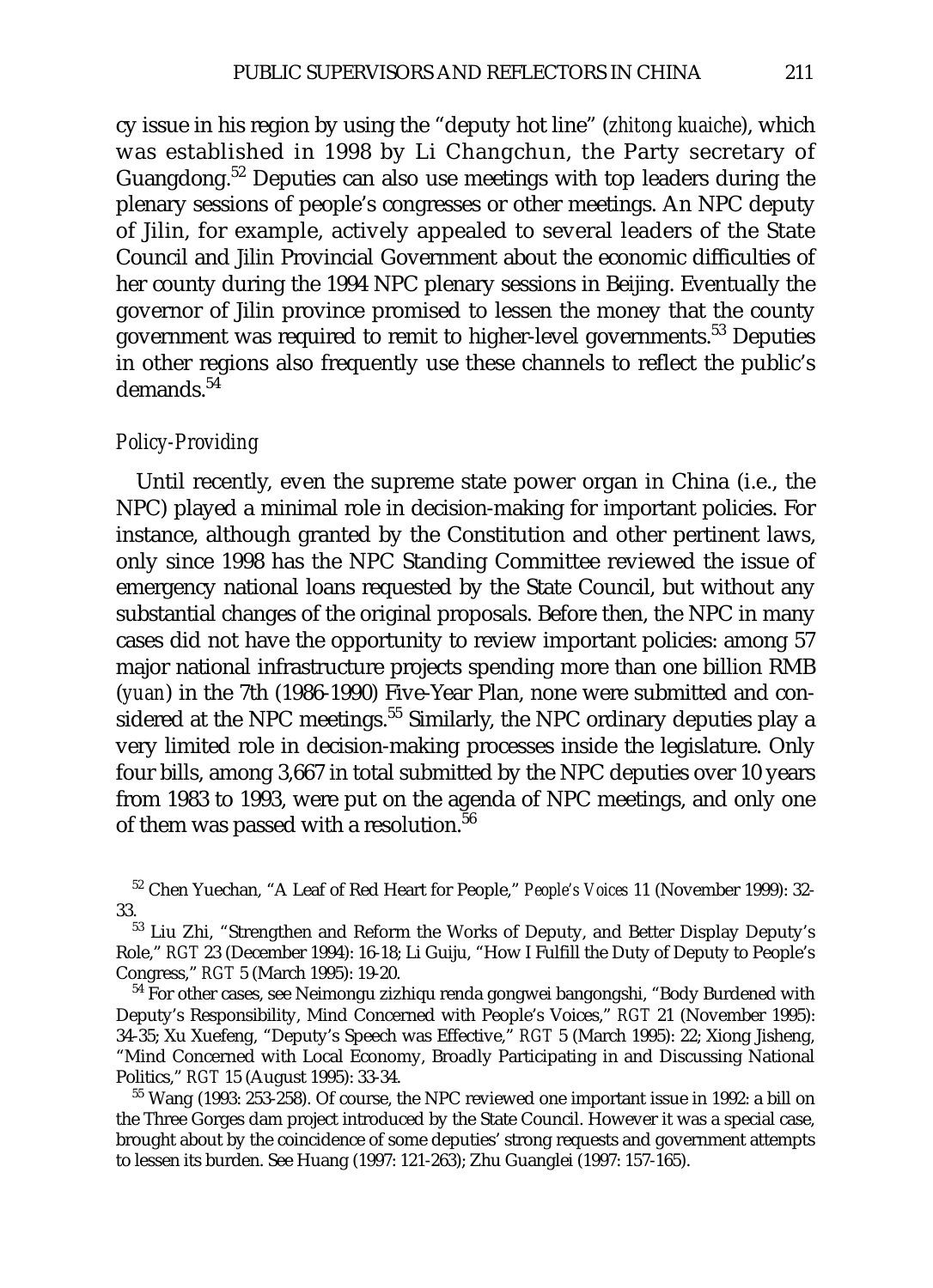| <b>Years</b><br>(periods) | Deputies<br>registered (1) | <b>Bills</b><br>submitted | Deputies participated<br>$(\text{persons}/\text{time})$ (2) | (1)/(2) |
|---------------------------|----------------------------|---------------------------|-------------------------------------------------------------|---------|
| 1993 (11th)               | 596                        | 18                        | 786                                                         | 1.3:1   |
| 1994 (11th)               | 596                        | 20                        | 846                                                         | 1.42:1  |
| 1995 (11th)               | 596                        | 12                        | 439                                                         | 0.74:1  |
| 1996 (11th)               | 596                        | 21                        | 847                                                         | 1.42:1  |
| 1997 (11th)               | 596                        | 15                        | 1.052                                                       | 1.77:1  |
| 1998 (12th)               | 418                        | 20                        | 809                                                         | 1.94:1  |
| 1999 (12th)               | 418                        | 13                        | 553                                                         | 1.3:1   |

**TABLE 3.** PEOPLE'S CONGRESS DEPUTY BILLS: WUXI CITY PEOPLE'S CONGRESS, JIANGSU

Source: Lu Jiebiao, "Enlightened Projects: Wuxi City Respects Deputy's Power to Submit Bills, and Achievement Made the Public Happy and Focus on It," *People and Power* 8 (August 1999): 22.

Local people's congress deputies have played a more prominent role than the NPC deputies in this area, and their roles have been gradually but clearly strengthened since the early 1990s. However they function mainly as policy-"providers," not policy-"makers." Policy-providing means that legislative members provide governments with policy proposals on important matters, and that they can sometimes make governments implement their proposals by means of decisions and resolutions which have the same legal effect as local laws in a given region. This role is similar to the role of policy representation in liberal democracies. Deputies performed some roles in this area even in the late 1980s, by collecting information and consulting the Party and government on policy implementation. They also acted as opinion leaders in planning for lawmaking by submitting bills and proposals to people's congresses.57 Still they were not able to directly affect the decisionmaking of important policies. It is at this point that deputies have started to break through since the early 1990s.

For example, according to Table 3, almost all deputies to Wuxi City People's Congress participated in submitting bills in the 1990s. The legislative leaders more actively put the deputy bills on the agenda of legislative meetings: of 306 bills submitted by the deputies over 16 years, 27 bills (8.7 percent) were considered in the meetings and passed with resolutions and decisions.<sup>58</sup> As a result, Wuxi City Government had to implement them, although some of them needed a large amount of funding and time, as

<sup>56</sup> Quanguo renda (1990: 855-857); "Summary on the Result of Consideration of Deputy's Bills at the First Session of the Eighth NPC," *RGT* 3 (February 1994): 14-15, 36. In the same period, the NPC deputies submitted 34,233 proposals in total.

<sup>57</sup> On specific cases, see Compilation group (1989: 41-50, 139-141, 183-193).

<sup>58</sup> Lu Jiebial, "Enlightened Project," *People and Power* 8 (August 1999): 23.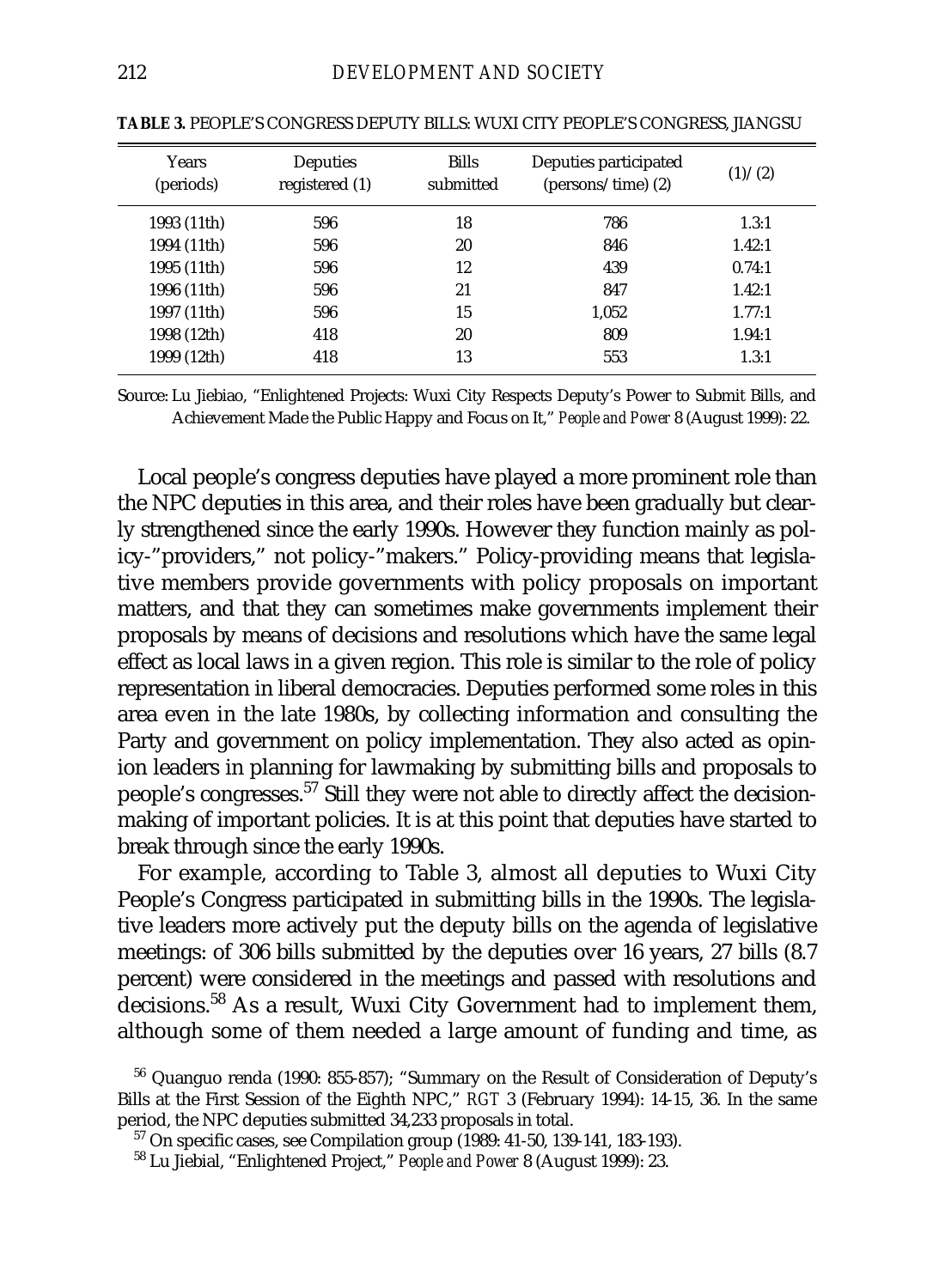| Year | Title of bill                                               | Deputies<br>participated | Period & funds<br>(RMB, yuan) |
|------|-------------------------------------------------------------|--------------------------|-------------------------------|
| 1995 | Strengthening the construction of food basket project       | 184                      | 3 years<br>50 million         |
| 1996 | Firmly controlling water pollution of Tai Lake in Wuxi area | 351                      | 8 years<br>305 million        |
| 1998 | Accelerating the cleaning of river sediments in the region  | 189                      | 5-8 years<br>740 million      |

**TABLE 4.** IMPLEMENTATION OF DEPUTY BILLS: WUXI CITY PEOPLE'S CONGRESS, JIANGSU

Source: Lu Jiebiao, "Enlightened Projects," pp. 22-23.

shown in Table 4. Other regions show the same trend, although there are disparities between regions. Deputies' bills in the Guangdong Provincial People's Congress, for example, made the government initiate projects in areas like water control, and the construction of electrical facilities, roads and housing in the 1990s.<sup>59</sup>

## *Propaganda and Exemplary Leadership Roles*

People's congress deputies, as regime agents, are required to propagate laws and policies, and to persuade the public to observe them on behalf of state. They have conducted this role since the early 1980s. However, in the 1990s, first, legislative members did not seem to spend much time and effort in carrying out this role. Strictly speaking, as a legislative leader stated, this is the role of government officials, not deputies.<sup>60</sup> For this role, deputies generally try to transmit the decisions that are discussed and passed at the plenary sessions of people's congresses to the electorate. They also explain laws and policies when the populace requests this, and sometimes more

<sup>59</sup> "People Are Happy, Land Is Splendid: A Retrospect of the Provincial People's Congress Standing Committee's Considering and Implementing Deputy Bills," *People's Voices* 11 (November 1999):13-14. Legislative leaders select deputy bills very strictly, because bills have a legal effect in a given region if they are passed with decisions or resolutions. Thus, they should get the prior approval of the local Party committees before putting bills on the agenda, and should also consult local governments in advance. For this reason, deputy bills are not easy to be put on the agenda. However recently, more and more deputy bills are considered in legislative meetings. For example, in 2001, Xuhui and Jiabei People's Congresses in Shanghai adopted four out of eight deputy bills and three out of seven, respectively. "Deputy Bills of District and County People's Congresses in Shanghai were not Day-to-day Accounts," *Shanghai Youth Daily* (Shanghai qingnianbao), March 8, 2001, *ZRX*, March 8, 2001, http://zgrdxw.peopledaily.com.cn.

<sup>60</sup> Interview, Tianjin, October 26, 2001.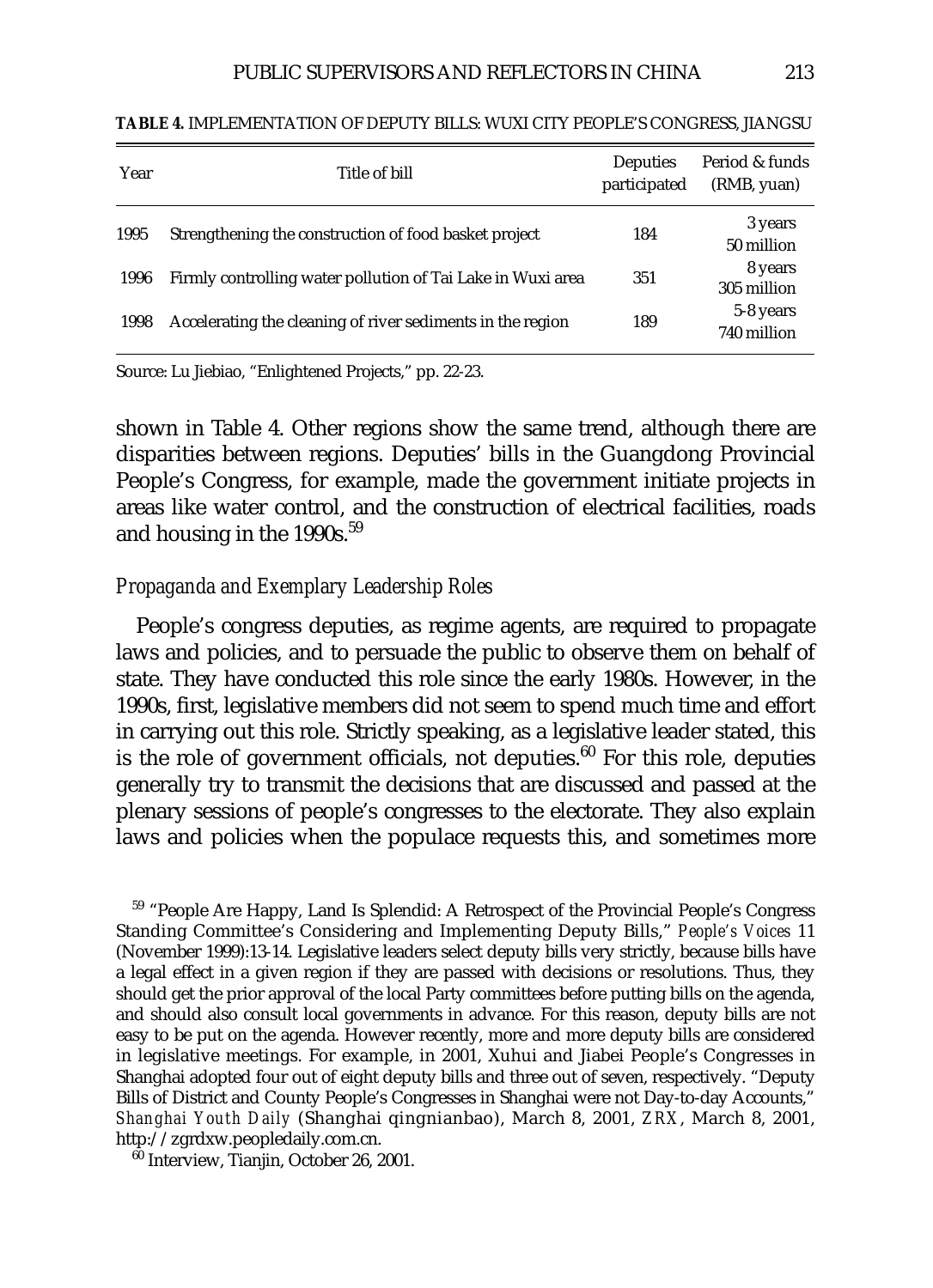actively persuade them to observe the laws and policies. Second, the content of propaganda has also changed since the late 1990s. Deputies pay more attention to publicizing the system of people's congresses itself instead of laws and policies. This is partly because the NPC and the Party center decided to strengthen the propaganda of people's congresses in December 1998.61

The exemplary leadership role is similar. Deputies, especially those who come from basic-levels, are required to lead the public in carrying out state policies such as economic development. In practice, they actually do this. Most peasant deputies to a county-level people's congress, for example, based on the government's policy of agricultural restructuring, became the first to cultivate economic crops to persuade other farmers to do likewise. Deputies from private business backgrounds also took the lead in paying taxes honestly and cleaning up the environment. $62$  Since many deputies, especially those at the basic-level, are role models in their fields before becoming deputies, this role is not new to them. They perform this duty by continuing in their own occupations as model workers and farmers. It has thus become a far less prominent deputy role than supervision and reflection, even though legislative leaders and members pay lip service to it to sop the Party's supreme policy of economic development.<sup>63</sup>

### DIFFERENTIATION OF DEPUTIES' ROLES FULFILLMENT IN THE 1990S

People's congress deputies come from all major social classes. As Table 5 shows, workers & peasants, intellectuals, and cadres make up 70 to 90 percent of deputies (the rest come from the military, returned overseas Chinese and minority groups).<sup>64</sup> The Party center and the NPC Standing Committee decide this composition rate before upcoming elections, and the provincial Party and people's congresses apply the rate to their regions.<sup>65</sup> Thus the rate does not differ much from province to province even with variations between regions and periods.

<sup>61</sup> Zhang Baosan, "Stress on Politics and Overall Situation, Open New Phase of Propaganda Works of People's Congress," *Yunnan People's Congresses* (Yunnan renda) 5 (May 1999): 7-9.

<sup>63</sup> Interview with leaders and senior staff of local people's congresses: Tianjin, October 26, 2001.

<sup>64</sup> On the statistics of people's congress deputies, see Zhi, Shi and Zhou (2001).

<sup>65</sup> On the decision of deputy composition rate, see, Quanguo renda (1990: 185); Quanguo renda (1992: 171-178).

<sup>62</sup> Wan Shuming, "Electing Her a Deputy was Not Wrong," *Masters of Times* 4 (April 2001): 31; Huang Hongji, Chen Xianyong, "A Special Writing on Deputy Ye," *People's Friend* 1-2 (February 2001): 33-34.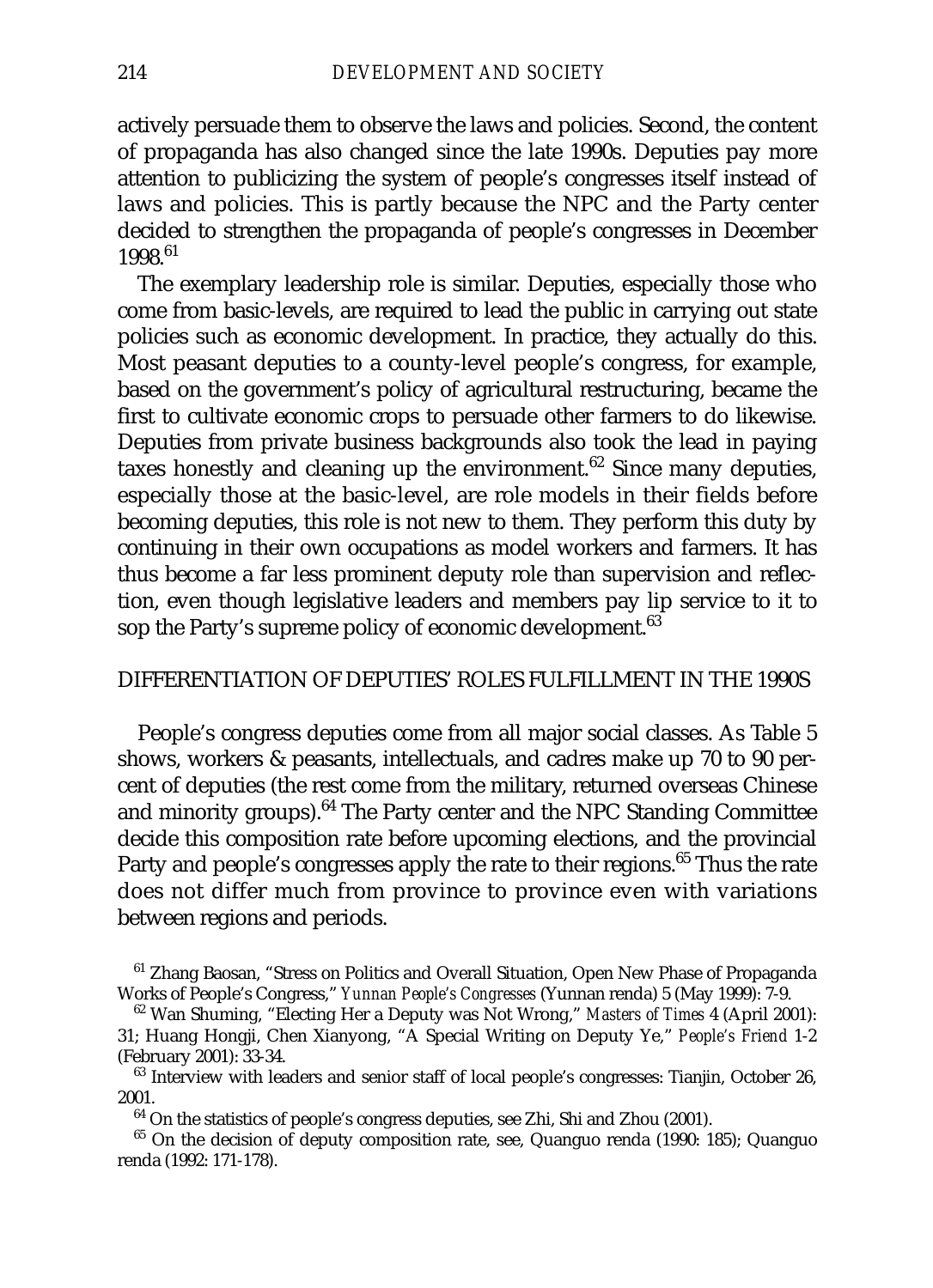|               |                                            | $NPC^*$<br>2978 (percent) | Tianjin**<br>718 (percent) | Nankai***<br>265 (percent) |
|---------------|--------------------------------------------|---------------------------|----------------------------|----------------------------|
|               | Worker & peasant                           | 612 (20.6)                | 209(29.1)                  | 122 (46)                   |
| Social class  | Intellectual                               | 649 (21.8)                | 136 (18.9)                 | 67 (25.3)                  |
|               | Cadre                                      | 842 (28.3)                | 169(23.5)                  | 46 (17.4)                  |
| Party         | <b>CCP</b>                                 | 2,037(68.4)               | 500 (69.6)                 | 195 (73.6)                 |
| membership    | Democratic parties                         | 572 (19.1)                | 169(23.5)                  | 23(8.7)                    |
|               | Above college-level<br>education (percent) | 68.74****                 | 70.5                       | 75.5                       |
| <b>Others</b> | Average age (years)                        | 53.13                     | 53.1                       | 49                         |
|               | Re-election (percent)                      | $28.05***$                | 35.1                       | N.A.                       |

**TABLE 5.** PEOPLE'S CONGRESS DEPUTY COMPOSITION: THE NPC, TIANJIN MUNICIPAL AND NANKAI DISTRICT PEOPLE'S CONGRESSES IN TIANJIN IN THE PERIOD OF 1993 TO 1997#

# In this table, "Social classes" does not include the military, ethnic groups, and returned overseas Chinese because of their small size compared with other categories. "Intellectuals" refers to academics, researchers in state-run institutes, engineers, doctors and lawyers. "Cadre" mainly refers to senior government officials and the Party leaders.

According to the theory of legislator-constituent relationships in China, people's congress deputies should represent the interests of both the entire legislature and their constituents. $66$  Deputies in the 1980s seemed to think this way. A survey conducted in Beijing and Hangzhou in 1987 showed that about 50 percent of deputies thought that they should represent their voters' interest, while a little less than 50 percent said that they should serve the national interest.<sup>67</sup> However, Chinese legislators in the 1990s seemed to pay more attention to representing the partial and local interests of their social classes and regions. That is, most legislative members tend to consider themselves as "deputy for farmers," "deputy for workers," "deputy for private businessmen" or "deputy for women." Even official deputies (*gaunyuan daibiao*) regard themselves as representatives for particular areas, such as public security, traffic or courts.<sup>68</sup> This implies that deputies' roles fulfill-

Sources: \*Cai (1998: 227-228); \*\*Tianjinshi (1997: 434-435); \*\*\*Kang (1999: 273); \*\*\*\**Guangming Daily* (Guangming ribao), March 1, 1998.

<sup>66</sup> Cai (1998: 189-191).

<sup>67</sup> Zhao (1990: 180).

<sup>68</sup> On the cases of worker and peasant deputies, see Quanguo renda (2000: 145-55, 415-17). For private businessmen, see Hang Hongqing, "The Days after Being a Deputy," *People's Friend* 1-2 (February 2001): 31. For cadre deputy cases, see Wang Xiugui, Yue Guoxing, Ruan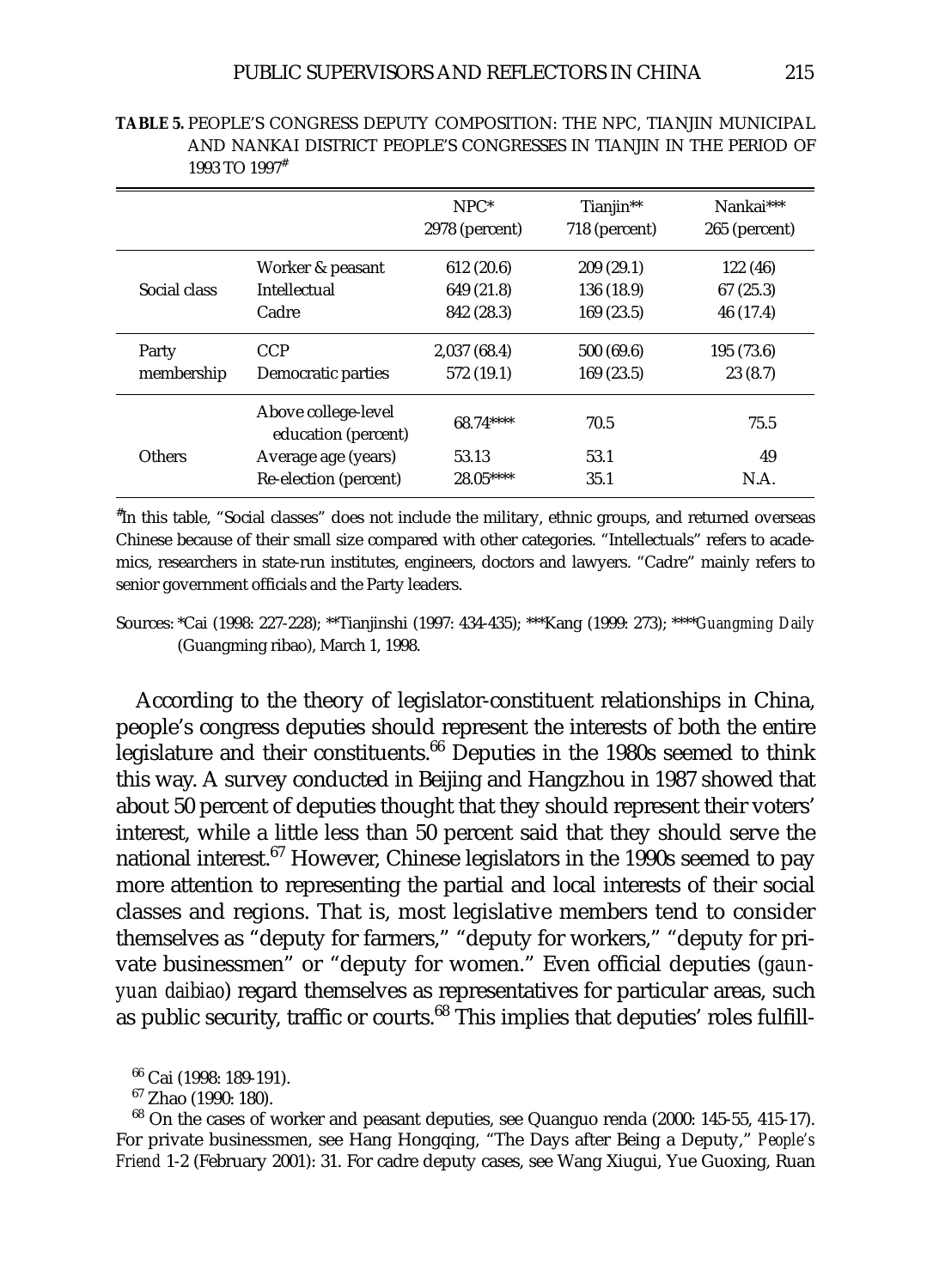ment have become differentiated in terms of which roles they pay more attention to, mainly depending on their social backgrounds.

### *Workers and Peasants: Reflectors and Supervisors*

In general, worker and peasant deputies are most active in reflection and supervision roles. In contrast, few, if any, of these deputies play a prominent role in the policy-providing area. There are, of course, exceptions. A deputy to the NPC and the Zejiang Provincial People's Congress for 15 years, and an accountant of a villagers' committee received the honourable title of a "bill champion" (*yian guanjun*) for 4 consecutive years, from 1993 to 1997, by submitting 61 bills and 157 proposals to the NPC in that period. She was very proud to have subscribed to more than 20 periodicals and academic journals such as *Legal Science and Administration and Law* at her own expense.<sup>69</sup> Most deputies from worker or peasant backgrounds have not been as active as she has been in the policy-providing sphere.

These deputies seem to concentrate on reflection and supervision roles for two reasons. First, these roles do not require much academic achievement and political resources, only enthusiasm for visiting the public and listening to their demands, and sometimes the courage to stand up to authorities. Most deputies reported they knew little about the legal status, powers and duties of the deputy when they were elected, not to mention how to function as deputies. After personal study and attending people's congresses' training classes for new deputies, they managed to acquire the basic legal knowledge. A deputy to the Fuan City People's Congress in Fujian and director of a villagers' committee is one example. He became a role model for legislators with the nickname "full-time deputy" (*zhuanzhi daibiao*) because of his enthusiastic deputy role fulfillment, even though he was newly elected in 1997.<sup>70</sup> As such, deputies can play these roles successfully if they are willing to do so.

Second, but no less important, the close relationship between deputies and voters forces them to focus on these roles. For worker or peasant deputies, local relationships come first, and that of deputy-to-voter second, because most of them have lived in their communities for a long time before becoming legislative members. In addition, most of these legislators belong

Yanxi, "Elect Him a Deputy, and Let Him be a Model," *People and Power* 9 (September 2000): 16; Su Feng, "The Mind of Public Service and Ethnic Groups," *Shanghai People's Congresses Monthly* 7 (July 2000): 45-46.

<sup>69</sup> Quanguo renda (2000: 15-20).

<sup>70</sup> Zheng Guofeng, "Full-time Deputy Ruan Peijin," *People's Political Forum* 5 (May 2001): 5-9.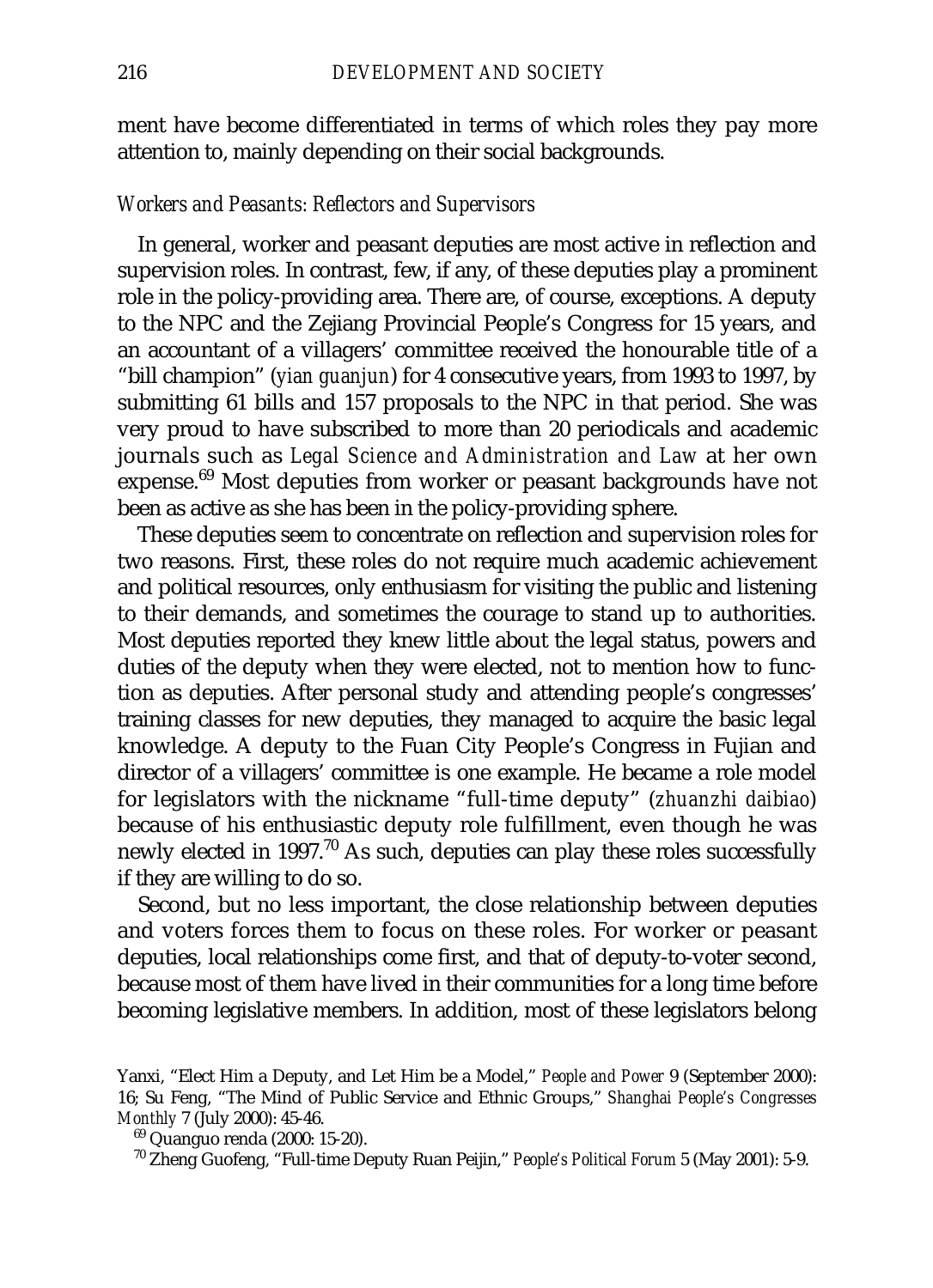to township- and county-level people's congresses, and are directly elected by their neighbours. In this situation, if neighbours-cum-voters ask them to do something for the public, they cannot easily refuse, especially when the neighbours ask them after exhausting all other available means. In contrast, the deputies of the NPC and provincial-level people's congresses who are elected by the deputies of one-level below legislatures have a lesser sense of responsibility for residents, because they have no direct relationship with the voters.<sup>71</sup> In short, neighbours' requests and close relationships with them encourage worker and peasant deputies to concentrate on reflection and supervision.

#### *Intellectuals: Policy-Providers*

Intellectual deputies of people's congresses have an advantage: specialized knowledge and the capacity to use it. They make full use of these advantages in performing their roles. There are many bill champions among intellectual deputies. Four legislators who won the honour of bill champions at the 2000 Shijiazhuang Municipal People's Congress plenary sessions in Hebei were all intellectuals (three academics and a senior engineer).<sup>72</sup> Also, a senior researcher and deputy to the Hunan Provincial People's Congress for 13 years took pride in having 39 research notebooks and submitting 975 bills and proposals in total to the congress.<sup>73</sup>

When carrying out the policy-providing role, intellectual deputies tend to concentrate on their areas of research and work specialty. Traditional Chinese medicine doctors continuously proposed policy bills on the development of oriental medicine, and other doctors championed medical policies closely related with their jobs.74 Intellectual legislative members are also interested in such areas as education, environment and juvenile delinquency.<sup>75</sup> In addition, they sometimes mobilize their fellow experts to select policy items and conduct joint research, as a doctor in Shanghai and NPC deputy demonstrates. He has organized a "bill think tank" (*yian naoku*) com-

 $71$  Interviews with leaders and senior staff of people's congresses: Tianjin, May 20, 1998 and October 26, 2001.

<sup>72</sup> Peng Yanfen, "As Faithful Spokesmen of People," *Construction of Local People's Congresses* 8 (August 2000): 15-17.

<sup>73</sup> Quanguo renda (2000: 132-136).

<sup>74</sup> Zhou Bing, "People's Doctor for People," *People's Voices* 9 (September 1999): 28-29; Zhong Wuming, "For the Medical and Sanitary Works of Mountainous Areas," *People's Voices* 3 (March 1999): 32; Li Shaojun, "For the Everlasting 'Voice Wave'," *People and Power* 10 (October 2000): 15; Quanguo renda (2000: 3-9).

<sup>75</sup> Quanguo renda (2000: 28-34).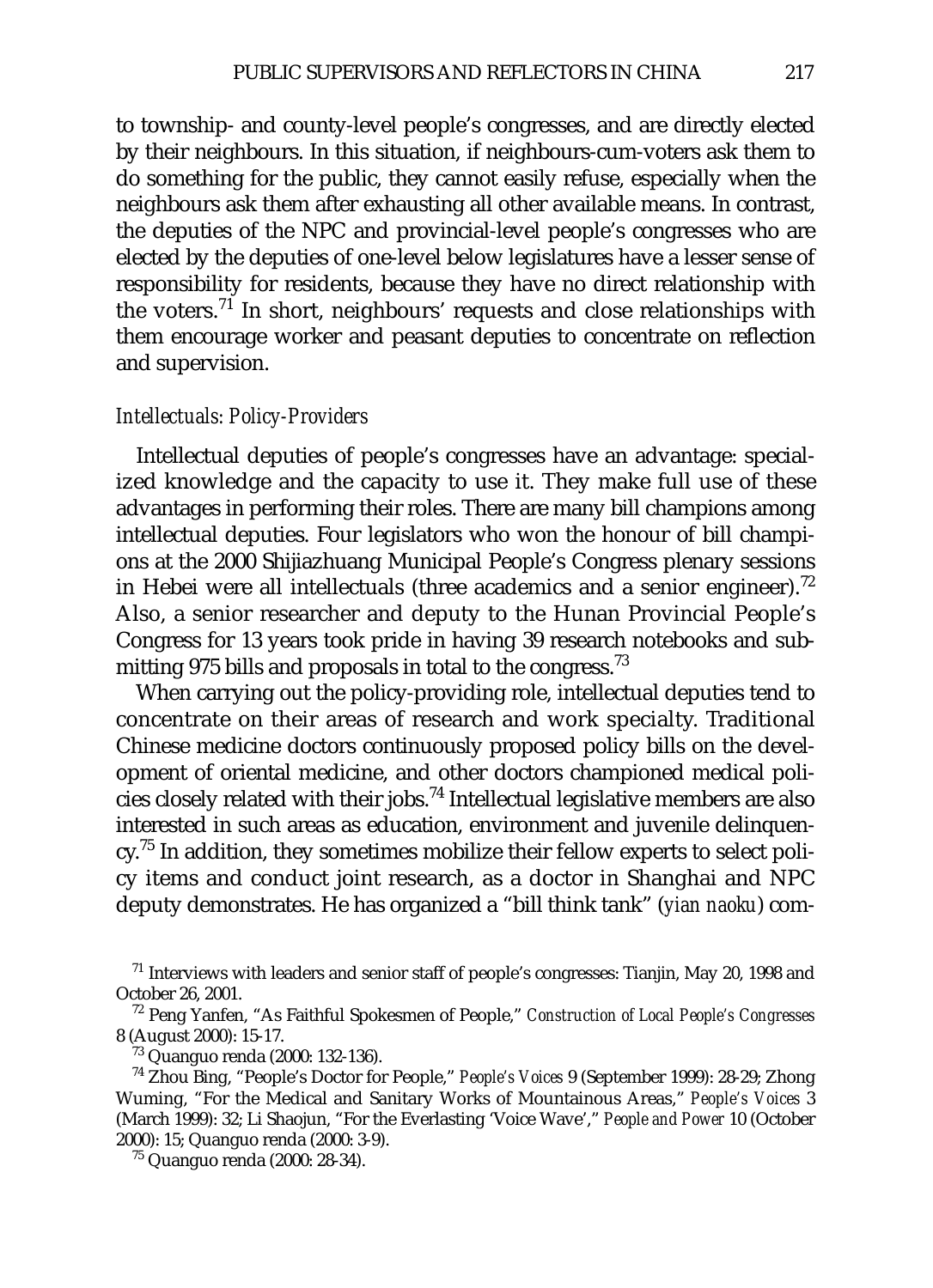posed of professors, doctors, lawyers, researchers and entrepreneurs in Shanghai, with whom he has prepared policy bills. As a result, he has been able to introduce several legislative bills of high quality.<sup>76</sup>

Compared with deputies from other classes, intellectual legislators appear to devote themselves to deputy roles due to a strong political consciousness. There are many cases of intellectual deputies, especially academics, who were sometimes willing to face political risks for deputy roles fulfillment. Wu Qing, an English professor at Beijing Foreign Language University and deputy to the Haidian District and Beijing Municipal People's Congresses for 16 years, is one of them. She originated a weekly reception day for residents the day after the 1984 elections, even though she was originally able to be a deputy by the Party arrangement. Armed with a copy of the Constitution and her deputy's ID card, she has always fought against authorities to protect the public's rights. She was also one of the prime movers who introduced an interpellation bill against the Beijing Higher People's Court during the 2000 Beijing Municipal People's Congress plenary sessions.<sup>77</sup> Feng Youwei, a professor at the Chinese Academy of Sciences and deputy to the Shenyang Municipal People's Congress is also well known. He is called "the first deputy of Shengyang" for his resolute and courageous criticism of the works of government and courts, even in front of leaders. In fact, he was at the center of the above-mentioned Shenyang Incident. He has severely criticized the problems of the court since the 2000 plenary sessions, and has won broad support and sympathy from ordinary citizens and fellow deputies.<sup>78</sup>

# *Cadres: Policy-Providers for Supplementation*

Official deputies form an important component of people's congresses, but they are considered to be less active than any other deputies due to role conflict. That is, as officials, they are responsible for implementing laws and policies, while, as legislative members, they supervise the implementation. Thus, official deputies are placed in a dilemma and many prefer to remain inactive.79 For this reason, Chinese researchers and legislative leaders have called for the reduction of the quota of official deputies, and the NPC and

<sup>76</sup> Xiao He, "Green Leaves' Affection towards Root," *Shanghai People's Congresses Monthly* 6 (June 1999): 29; Quanguo renda (2000: 160-163).

<sup>77</sup> Shou Beibei, "The Vocation of Deputy to People's Congress," *People and Power* 9 (September 2000): 14-15.

<sup>78</sup> Zhang Guihui, "Whoever Gives Money, Casts Votes for Whomever," *ZRX*, September 21, 2001, http://zrdxw.peopledaily.com.cn.

<sup>79</sup> Zhao (1990: 177-178); Quanguo renda (1995: 28, 336-337).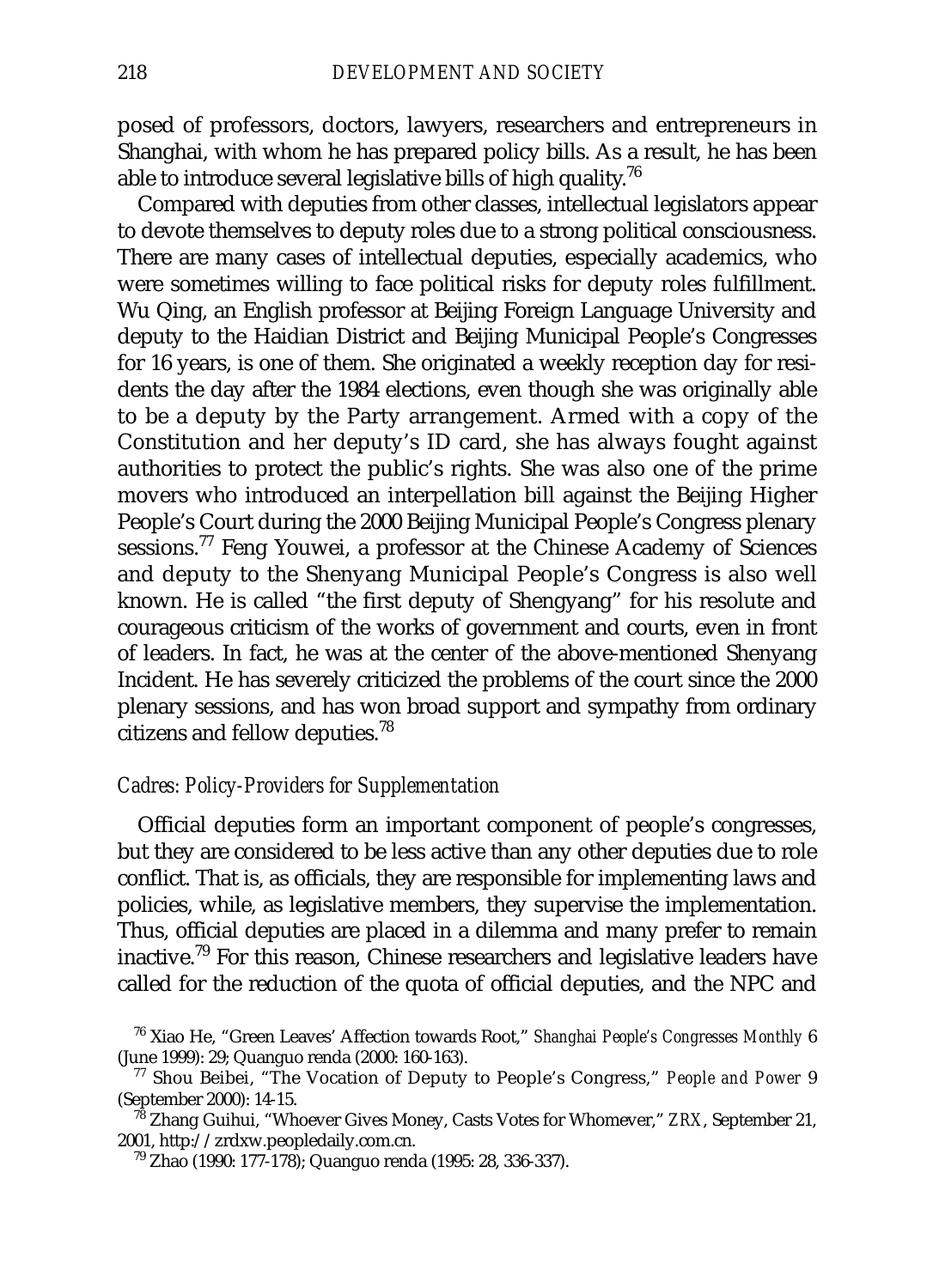the Party center have also asked local authorities to reduce the quota.<sup>80</sup> Until now, these deputies have occupied more than 20 percent of the total (see Table 5). In some areas, their size has been over 50 percent: in 1998, the rate was 55.94 percent in the Putuo District People's Congress in Shanghai.<sup>81</sup>

Due to role conflict, official deputies pay more attention to policy providing than supervision, and policies are generally closely related to their work. A deputy-cum-director of agriculture continuously submitted policy bills on agricultural issues, and a military deputy attempted to submit military-related bills and proposals.<sup>82</sup> Official deputies from a particular region frequently submitted joint bills and proposals that urged higher-level government to consider their regions in issues such as financial support, economic development plans and major construction projects.<sup>83</sup>

Some official-cum-deputies, of course, supervise fellow officials and superiors. A director of a county government education bureau and deputy to the county people's congress, for instance, successfully led an interpellation bill in 1999 that required the urban construction bureau to remove an illegal building near a school. $84$  A director of the industrial and commercial bureau of a city government and the city people's congress deputy also resolutely introduced an interpellation bill in 2000 against the city court in an attempt to protect state assets. $85$  Even in these cases, however, official deputies wielded their power against other bureaus or state organs mainly to help their own bureaus' work. Most official deputies hesitate to use this weapon for fear of "offending people" (*dezuiren*).

Why do leading cadres want to be people's congress deputies? Apart from the fact that being elected deputies prove officials' credibility with the public, and that deputy status gives them the opportunity to develop personal networks with regional leaderships, the role can actually help them to do their own jobs.<sup>86</sup> For example, when official deputies submit policy pro-

<sup>80</sup> Shou Beibei, "The Vocation of Deputy to People's Congress," 15; Liu (1999: 949, 958).

<sup>81</sup> Zhang Hanghua, "An Analysis of the Composition of Newly-Elected Deputies and a Tentative Plan for Doing Deputy Works Well," *Shanghai People's Congresses Monthly* 7 (July 1998): 25.

<sup>82</sup> Chen Mengzhi, "An Agricultural Official Deputy Concerned with Agriculture," *People's Political Forum* 5 (May 2001): 25; Tao Xiao, "The Deputy's Affection of Wang Funqing," *People's Political Forum* 8 (August 2001): 24.

<sup>83</sup> Luo Tanping, "Deputies Should Sing Such a Song," *People's Friend* 3-4 (April 1999): 38-39; Huang Shupei, "Firmly Remembered Heavy Trust for 15 Years," *Masters in Hube*i 7 (July 2000): 22-23; Lin Kemin, "New Start Point," *People's Political Forum* 3 (March 2001): 24.

<sup>84</sup> Xie Senchuan, "The Mind of Public Servants," *People's Friend* 9 (September 2000): 19-20.

<sup>85</sup> Bin Wenyou, "The Most Unforgettable is Industrial and Commercial Affection," *People's Voices* 3 (March 2001): 32-33.

<sup>86</sup> On the general motivations of deputies' roles fulfillment, see O'Brien (1994a: 375-377).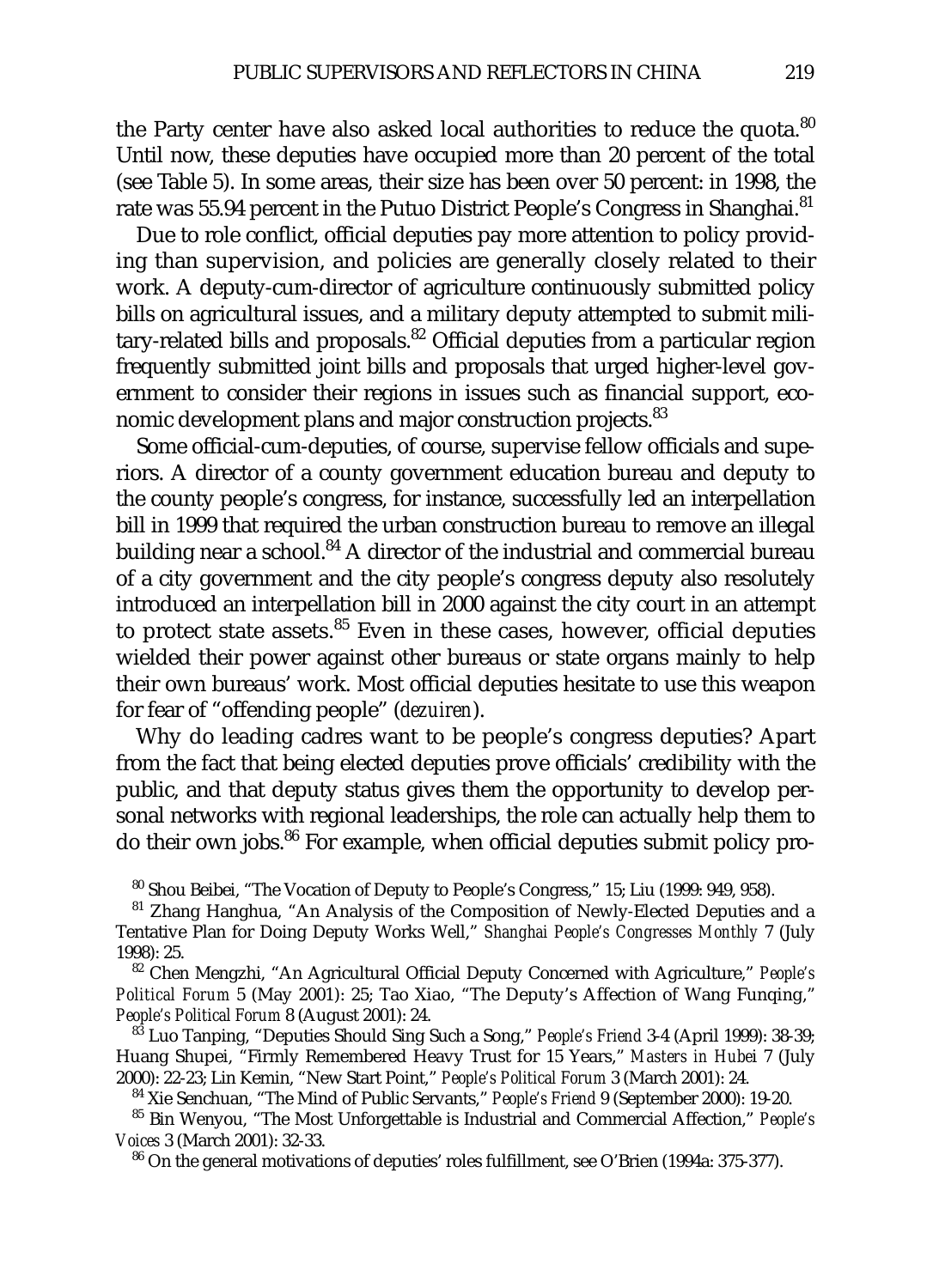posals to other government bureaus or state organs using administrative channels, they can only ask and wait for a reply. In contrast, when they propose the same measures through legislative channels by bills or proposals with fellow members, other bureaus and organs cannot easily ignore them, because in this case it is the business of the legislature, and not that of a governmental bureau. At least, they will explain why they could not accept the policy in writing via people's congress standing committees. Also, officials can sometimes accomplish their goals by using weapons such as interpellation. In addition, officials-cum-deputies can voice the demands of their bureaus or organs when legislatures hear and review related matters. Or they can have a chance to skilfully defend their positions during legislative supervision of their bureaus or organs. With the rise of Chinese legislatures' status in the 1990s, these opportunities become more and more important resources in protecting and furthering organizational interests.

Similarly, directors of residents' committees in urban areas or villagers' committees in rural areas, and leaders of social organizations (e.g., trade unions and the women's federations) also want to be elected deputies and prefer to raise problems through legislative channels. For example, when a residents' committee director asked the district government for financial support to repair sewerage systems, he only got a reply: "Your committee should try to find a solution itself." When he raised the same matter at a people's congress plenary session as a legislative member, district government leaders were willing to accept his request. $87$  A trade union leader used a similar tactic to enforce the Labour Law and to address illegal labour practices at foreign-affiliated companies. That is, when he raised the problem as a trade union leader, the companies would not accept his requests. However, when he argued as a legislative member, the companies changed their attitude, and he achieved his goals relatively easily.<sup>88</sup>

## *Private Entrepreneurs and Businesspersons: Exemplary Leaders*

Of all social classes, private entrepreneurs (*siying qiyezhu*) and businesspersons (*getihu*) seem to aspire to become people's congress deputies the most, perhaps in order to make up for their weak and unstable political status. As legislators, they can meet the Party and government leaders by

<sup>87</sup> Ren Li, "Glories among Commons," *People's Voices* 12 (December 1999): 32-33.

<sup>88</sup> Quanguo renda (2000: 384-387). For this reason, social organizations that have their quota in people's congresses try to actively participate in congressional activities of lawmaking and supervision. Interviews with staff of Tianjin Communist Youth League, Tianjin, May 15, 2001; interviews with staff of Shanxi Women's Federation, Tianjin, July 2, 2001.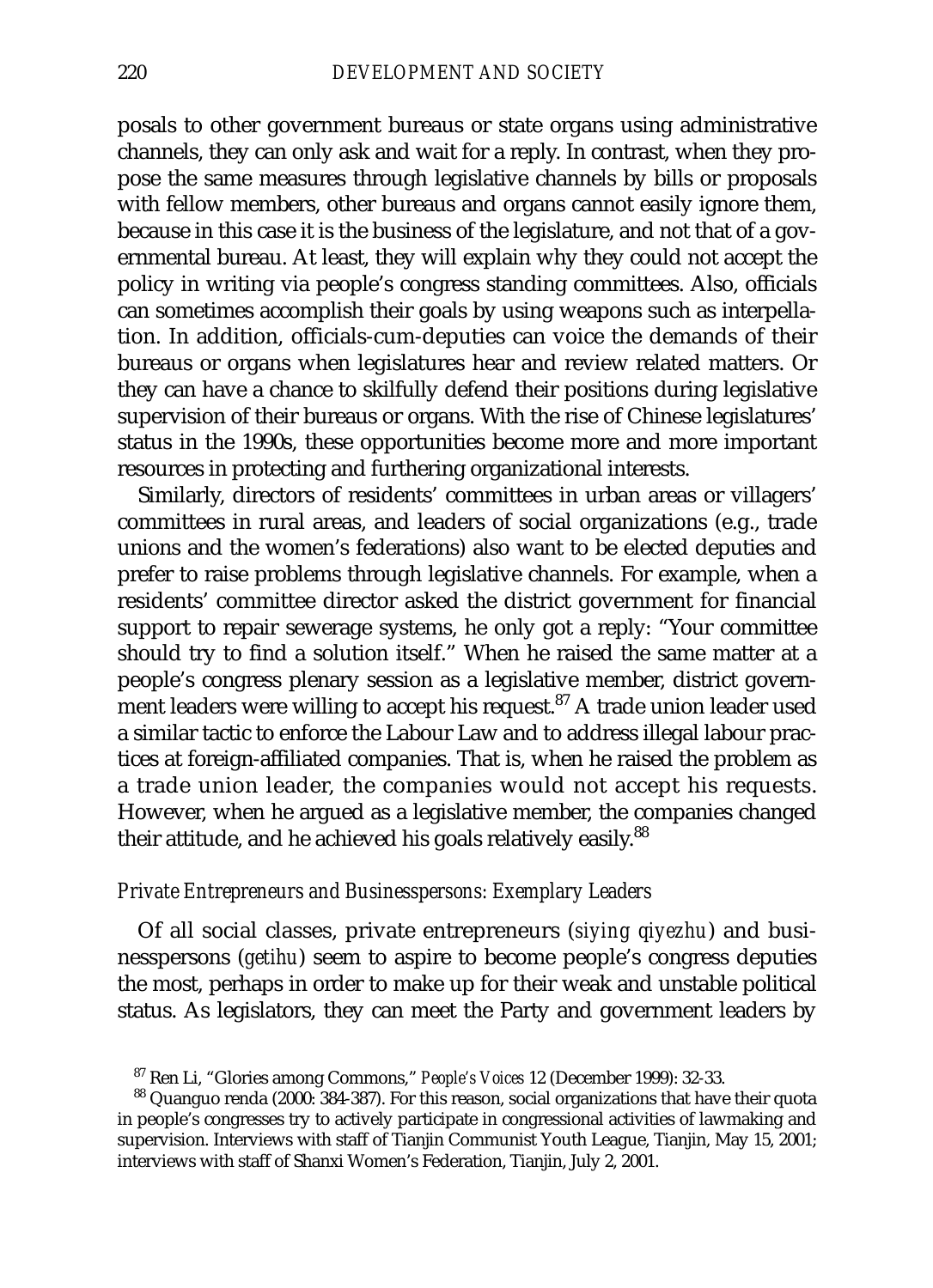attending people's congress plenary sessions and other events, which can help them to develop a valuable resource, guanxi ties. The status of deputy can also function as an "amulet" (*hushenfu*) when they are forced to face arbitrary law enforcement officials and stand in court.<sup>89</sup> According to a survey on private entrepreneurs conducted nationwide by China's Academy of Social Sciences in 1999 and 2000, entrepreneurs think of being legislative members as the most preferable political measure to enhance their social status, although they much prefer to employ socio-economic measures like maximizing business size, participating in public projects and establishing a good image to this end. $90$ 

In practice, with the rapid expansion of the private economic sector in the 1990s and accompanying entrepreneurs' efforts to secure their political status, these deputies have increased in number in many regions, although we cannot exactly estimate the number due to the lack of available statistics. For example, only 1 percent of deputies to the Haidian and Dongcheng District People's Congresses in Beijing came from private business in 1987.<sup>91</sup> In contrast, currently 23.5 percent of deputies to Taizhou City People's Congress in Jiangsu and about 30 percent of deputies to the Jinghai County People's Congress in Tianjin are private entrepreneurs.<sup>92</sup> There are regional disparities originating from the development of private economy and the attitudes of the Party leaders toward the raising of entrepreneurs' political status. For instance, of all deputies to the Huaihua City People's Congress in Hunan in 1998, only 2 percent were private entrepreneurs and businesspersons, while people involved in private businesses in the region occupied about 8 percent of the total population.<sup>93</sup>

Legislators from the private sector, differing from deputies from other classes, pay much more attention to propagation of state policies and exem-

<sup>91</sup> Zhao (1990: 199).<br><sup>92</sup> Zhonggong zhongyang (2001: 158); Interview with leaders and senior staff of people's congress: Tianjin, January 10, 2002.

<sup>93</sup> Quan Xinlin, "A Deputy to People's Congress Who Had Actions," *People's Friend* 12 (December 2000): 47. There is a caveat regarding these statistics. Still a large number of Chinese people and the Party leaders don't like to see rich persons get a higher political status in addition to wealth. So, the public and the Party leaders in some regions would not recommend private entrepreneurs as candidates in deputy elections. For the same reason, people's congresses try to conceal the true size of deputies-cum-entrepreneurs by counting them as "worker," "cadre" or "intellectual" when they collect statistics on deputies' social backgrounds. Therefore, the true size of deputies from the private sector is generally much larger than the formal statistics that people's congresses gather. Interview with leaders and senior staff of local people's congresses: Tianjin, October 26, 2001.

 $^{89}$  Interviews, Tianjin, March 21 and 22, 2001.<br> $^{90}$  Lu (2002: 221).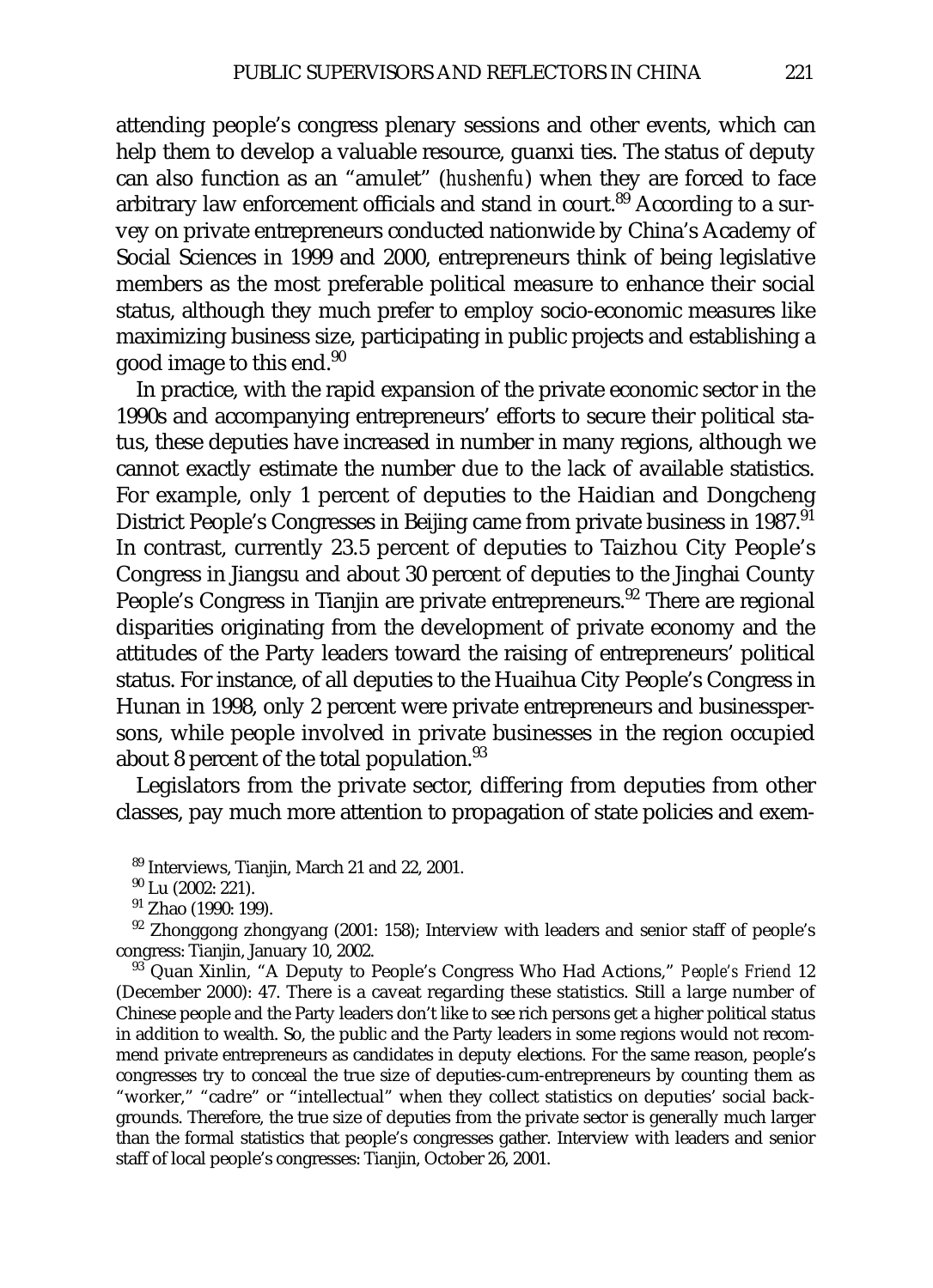plary leadership roles (i.e., regime agent roles). They frequently become the first to carry out government policies such as cleaning up marketplaces and paying taxes honestly. They sometimes enthusiastically help to persuade fellow businesspeople to observe government policies. As business spokespersons, they also try to protect and to further corporate interests, sometimes to the detriment of their own businesses. In these cases, it is relatively easy to get government support because of their exemplary leadership role.<sup>94</sup> In this respect, these deputies are the closest to the agents/remonstrators type of deputies which O'Brien describes.<sup>95</sup>

In addition, deputies-cum-entrepreneurs tend to contribute a share of their income to public projects like building schools and cultural centers, repairing roads and bridges, and helping poor students and the needy. They take pride in their contributions to the socio-economic development of their communities.<sup>96</sup> In fact, they contribute to the community even before becoming legislative members in an attempt to improve their social status and image, and they often seem to be elected as deputies for their generous behaviour as well as their success in business. Nonetheless, they regard these duties as important to their functioning as deputies.

Finally, these deputies actively participate in economic-related activities both individually and jointly. One example is the Deputies' Friendly Society for Economic Development of the Taihe City People's Congress, Heilongjiang, which deputies-cum-leaders of economic development established in 1995. It has been praised for its prominent role in regional economic development by disseminating experience, and economic and technologi-

<sup>94</sup> Wan Shuming, "Electing Her a Deputy was Not Wrong," 31; Huang Hongji, "A Special Writing on Deputy Ye," 33-34; Hang Hongqing, "The Days after Being a Deputy," 31; Su Zhangmiao, "Gleaming Footsteps," *People's Voices* 5 (May 2000): 30-31; Zhan Desheng, "Master's Feelings," *Rule of Law* 5 (May 2000): 10-11; Fan Chuchu, "Firmly Remembering Sacred Duty, Wholeheartedly Served for People," *Construction of Local People's Congresses* 7 (July 1999): 35-36.

<sup>95</sup> O'Brien (1994a: 373).

<sup>96</sup> Sun Shan, "The Speeches and Behaviors of Zhuang Jincheng," *People's Political Forum* 20 (January 2001): 20; Jia Xueyang, "The New Story of an Experienced Deputy," *Construction of Local People's Congresses* 11 (November 2000): 19-20; Zheng Zichang, "How I Became a Deputy to the People's Congress," *Works of People's Congresses in Shandong* 9 (September 1999): 49-50; Da Jia, "An Entrepreneur Deputy's Pursuit," *Rule of Law* 10 (October 2000): 10-11; Chen Jianshi, "Honor, Responsibility and Duty," *Rule of Law* 7 (July 2000): 14-15; Xiao Yan, "Scrupulously Esteemed Virtue and Offered Life as a Tribute," *People's Voices* 6 (June 2001): 36-37, 40.

 $97$  Zheng Chunqiao, "The Union of Deputy Activity and Economic Construction Promoted Region's Economic Development," *Rule of Law* 8 (August 1999): 19; Shi Jinhua, "A Friendly Society for Developing Economy of Deputies to Taihe City People's Congress," *Rule of Law* 7 (July 2001): 6.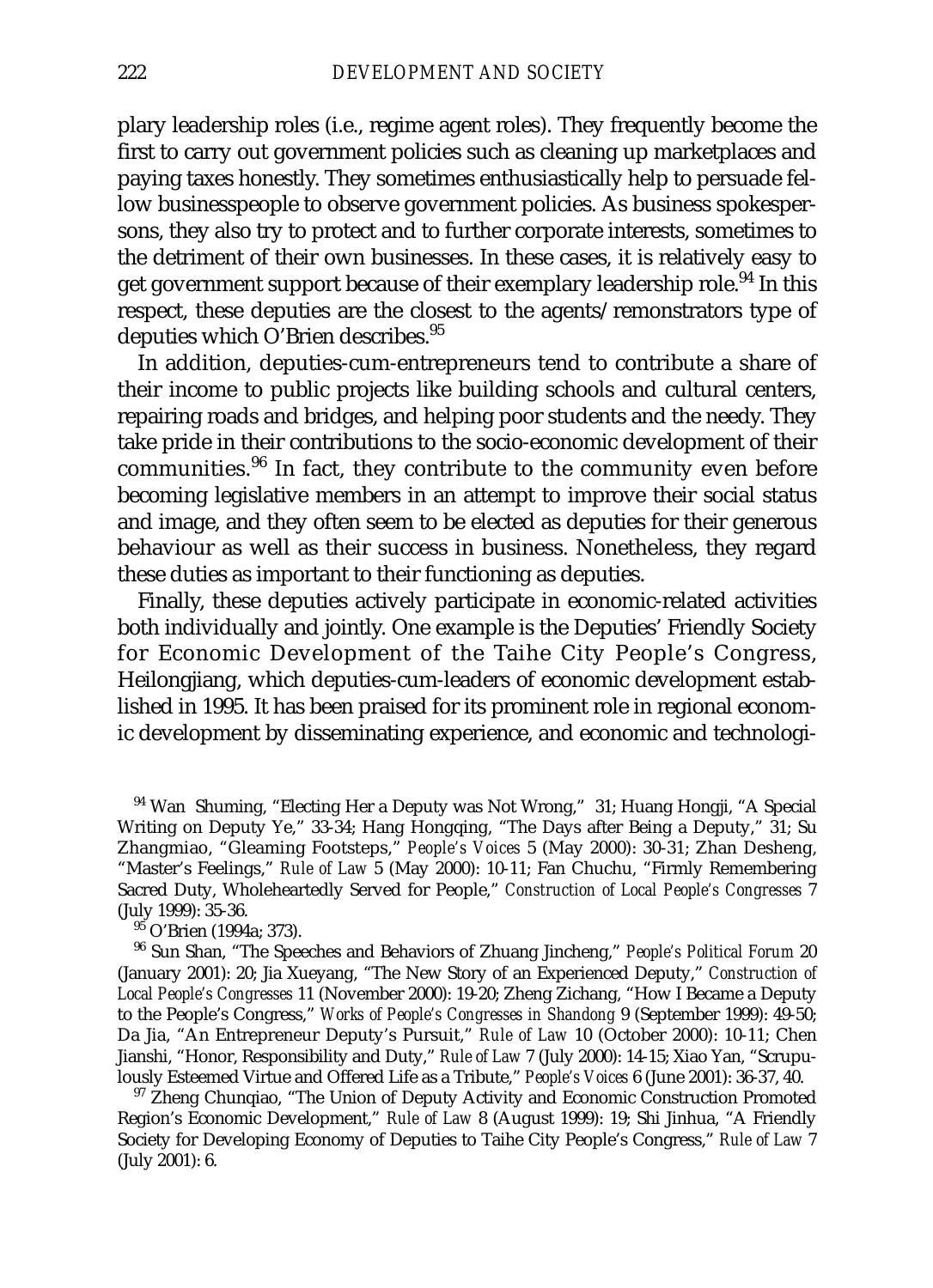cal information, by attracting foreign investment and by helping poor peasants make money. It started with 9 members from the Jiazihe District People's Congress in 1995 and rose to 156 deputies across the city in 2001.<sup>97</sup> A deputy small group in Didao district of Jixi city, Heilongjiang, composed of 10 entrepreneur deputies to provincial, city and district people's congresses, conducted similar activities.<sup>98</sup>

### **CONCLUSION**

Even now ordinary deputies of people's congresses cannot control the legislative system, much as Chinese legislatures *per se* cannot control the polity in a Chinese party-state. Most deputies, as amateurs and sometimes role models in their fields, suffer from the lack of time, information, and material resources necessary for active participation in legislative works. In particular, legislators from peasant backgrounds, who comprise the majority of deputies in basic-level people's congresses, are said to be passive and incapable of fulfilling their roles due to insufficient political consciousness and poor education. This recently came to light when government leaders in some rural areas used bribery to get elected to higher positions at the plenary sessions.<sup>99</sup> In contrast, many official deputies, even when equipped with various political resources and capacities, are unwilling to perform their deputy duties because of role conflict. Legislative members cannot easily overcome these problems without fundamental political and legislative reforms.

Chinese legislators, however, have moved closer to the center of the legislative system since the early 1990s, and have become more representative than before, even without the radical change of a Chinese party-state and legislative system. They have conducted supervision, reflection and policyproviding roles rather than the regime agent role or the exemplary leadership role in the improved legal and political conditions. Role differentiation between deputies has also occurred depending on their social backgrounds. Worker and peasant deputies pay more attention to reflection and supervision, while intellectual legislators and some cadre deputies tend to focus on the policy-providing role. Deputies-cum-entrepreneurs are more likely to concentrate on exemplary leadership and economic related roles.

<sup>98</sup> "Fully Displayed Advantages, Earnestly Fulfilled Deputy's Duty," *Rule of Law* 11 (November 2000): 19.

<sup>99</sup> Wang Bixue, "Whom Do Deputies to People's Congresses Represent after All?" *ZRX*, August 16, 2001, http://zgrdxw.peopledaily.com.cn.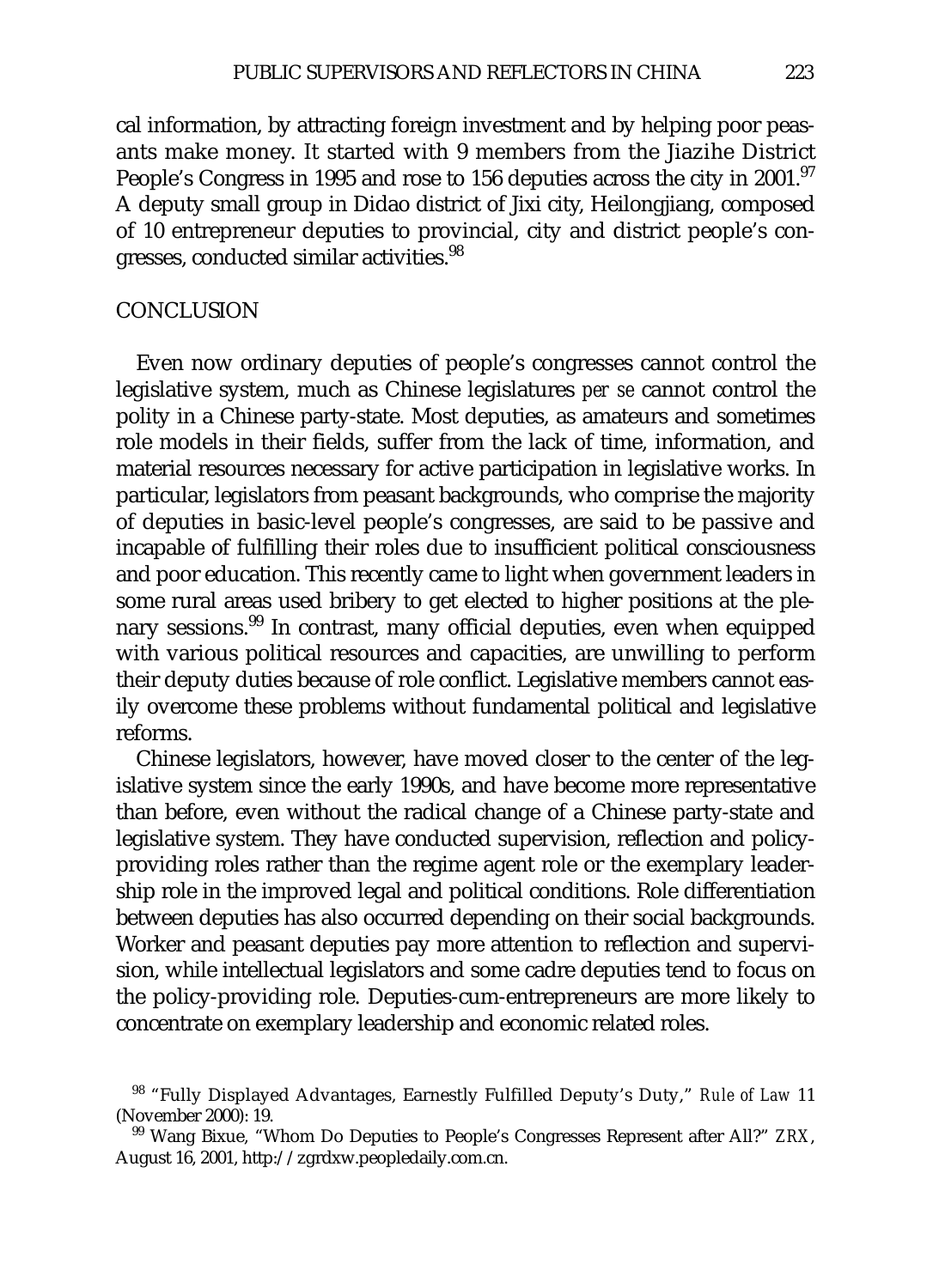What implications do the deputies' changing role fulfillment have for the Chinese political process? For the Party center, legislative members have become important assistants to supervise inadequate policy implementation by local governments and the corruption of mid- and low-level officials. For legislatures, ordinary members, together with legislative leaders and staff, have joined the powers of improving legislative status and performance by shielding the resistance of governments and squeezing support from the Party in the name of people. Finally, for the populace, deputies have become an important channel for expressing public demands and complaints, and are sometimes more effective than the Party and government. In this sense, the Party, legislatures and the public all benefit from the changes in deputies' roles fulfillment.

Finally, these changes are significant with regard to the prospects for legislative development in China. The main forces in the development of people's congresses have historically come from above. The present Chinese legislatures are unimaginable without the efforts of legislative leaders like Peng Zhen and the support of the Party center. Legislative and Party leaders promoted the development of people's congresses because it was beneficial for both the Party and legislatures. It strengthened the power base of legislative leaders and supported the Party's reform policy by lawmaking and supervision. As a result, the legislative development in China, as O'Brien and Tanner noted, showed an interesting characteristic: i.e., institutionalised influence without or with little liberalization.<sup>100</sup> However, in the future, power from below-deputies and the public-will be the primary force in the development of people's congresses, and as a result, Chinese legislatures will be more representative or liberalized than they are now. The last decade's roles fulfillment of Chinese legislators highlight the potential for further development of people's congresses in that direction.

#### **REFERENCES**

#### **English Articles and Books**

- Chen, An. 1999. *Restructuring Political Power in China: Alliance and Opposition, 1978- 98*. Boulder: Lynne Rienner Publishers.
- Cho Young Nam. 2002. "From "Rubber Stamps" to "Iron Stamps": The Emergence of Chinese Local People's Congresses as Supervisory Powerhouses." *The China Quarterly* 171: 724-740.

. 2003. "Symbiotic Neighbour or Extra-Court Judge? The Supervision over Courts by Chinese Local People's Congresses." *The China Quarterly* 176: 166-181.

<sup>100</sup> O'Brien (1990: 3-8); Tanner (1999b: 126).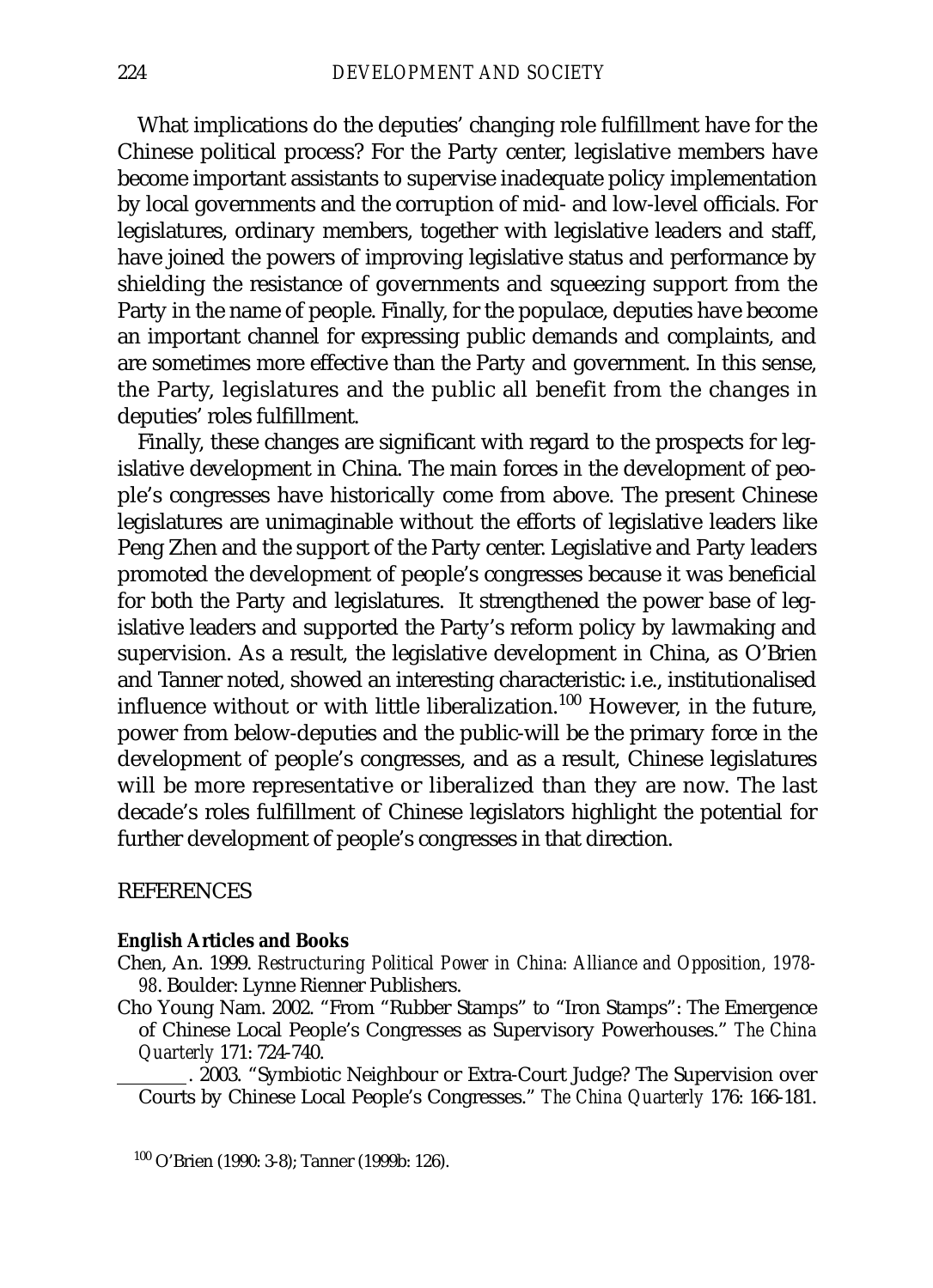(in print)

- Lin, Sen. 1992-93. "A New Pattern of Democratization in China: The Increase of Provincial Powers in Economic Legislation." *China Information* 7(3): 27-38.
- MacFarguhr, Roderick. 1998. "Reports from the Field: Provincial People's Congresses." *The China Quarterly* 155: 656-667.
- McCormick, Barrett L. 1996. "China's Leninist Parliament and Public Sphere: A Comparative Analysis." Barrett L. McCormick and Jonathan Unger, eds., *China after Socialism: In the Footsteps of Eastern Europe or East Asia?*, pp. 29-53. Armonk. New York: M. E. Sharpe.
- O'Brien, Kevin and Laura M. Luehrmann. 1998. "Institutionalizing Chinese Legislatures: Trade-offs between Autonomy and Capacity." *Legislative Studies Quarterly* 23(1): 91-108.
- O'Brien, Kevin. 1990. *Reform without Liberalization: China's National People's Congress and the Politics of Institutional Change*. New York: Cambridge University Press.

. 1994. "Agents and Remonstrators: Role Accumulation by Chinese People's Congress Deputies." *The China Quarterly* 138: 365-72.

.1994. "Chinese People's Congresses and Legislative Embeddedness: Understanding Early Organizational Development." *Comparative Political Studies* 27(1): 80-109.

- Pei, Minxin. 1998. "Is China Democratizing?" *Foreign Affairs*(January/February).
- Shi, Tianjian. 1999. "Mass Political Behavior in Beijing." Merle Goldman and Roderick MacFaquhar, eds., *The Paradox of China's Post-Mao Reforms*, pp. 145-169. Cambridge. Massachusetts: Harvard University Press.
- Tanner, Murray Scott. 1994. "Organization and Politics in China's Post-Mao Law-Making System." Pitman B. Potter, ed., *Domestic Law Reforms in Post-Mao China*, pp. 56-93. Armonk. New York: M. E. Sharpe.

. 1999a. *The Politics of Lawmaking in China: Institutions, Processes, and Democratic Prospects*. Oxford: Oxford University Press.

. 1999b. "The National People's Congress." Merle Goldman and Roderick MacFarquhar, eds., *The Paradox of China's Post-Mao Reforms*, pp. 100-128. Cambridge. Massachusetts: Harvard University Press.

Xia, Ming. 1997. "Informational Efficiency, Organizational Development, and the Institutional Linkage of the Provincial People's Congresses in China." *Journal of Legislative Studies* 3(3): 10-38.

. 2000a. "Political Contestation and the Emergence of the Provincial People's Congresses as Power in Chinese Politics: A Network Explanation." *Journal of Contemporary China* 9(24): 185-214.

. 2000b. *The Dual Developmental State: Development Strategy and Institutional Arrangements for China's Transition*. Aldershot: Ashgate.

#### **Chinese Books and Periodicals**

Cai, Bingwen, ed., 1998. *Shanghai renmin daibiao dahuizhi* (The Annals of the Shanghai People's Congress). Shanghai: Shanghai shehui kexueyuan chubanshe.

Cai, Dingjian, ed., 1996. *Zhongguo xianfa jingshi* (An Intensive Explanation of Chinese Constitution). Beijing: Zhongguo minzhu fazhi chubanshe.

.1998. *Zhongguo renmin daibiao dahui zhidu* (People's Congress System in China) (expanded edition). Beijing: Falu chubanshe.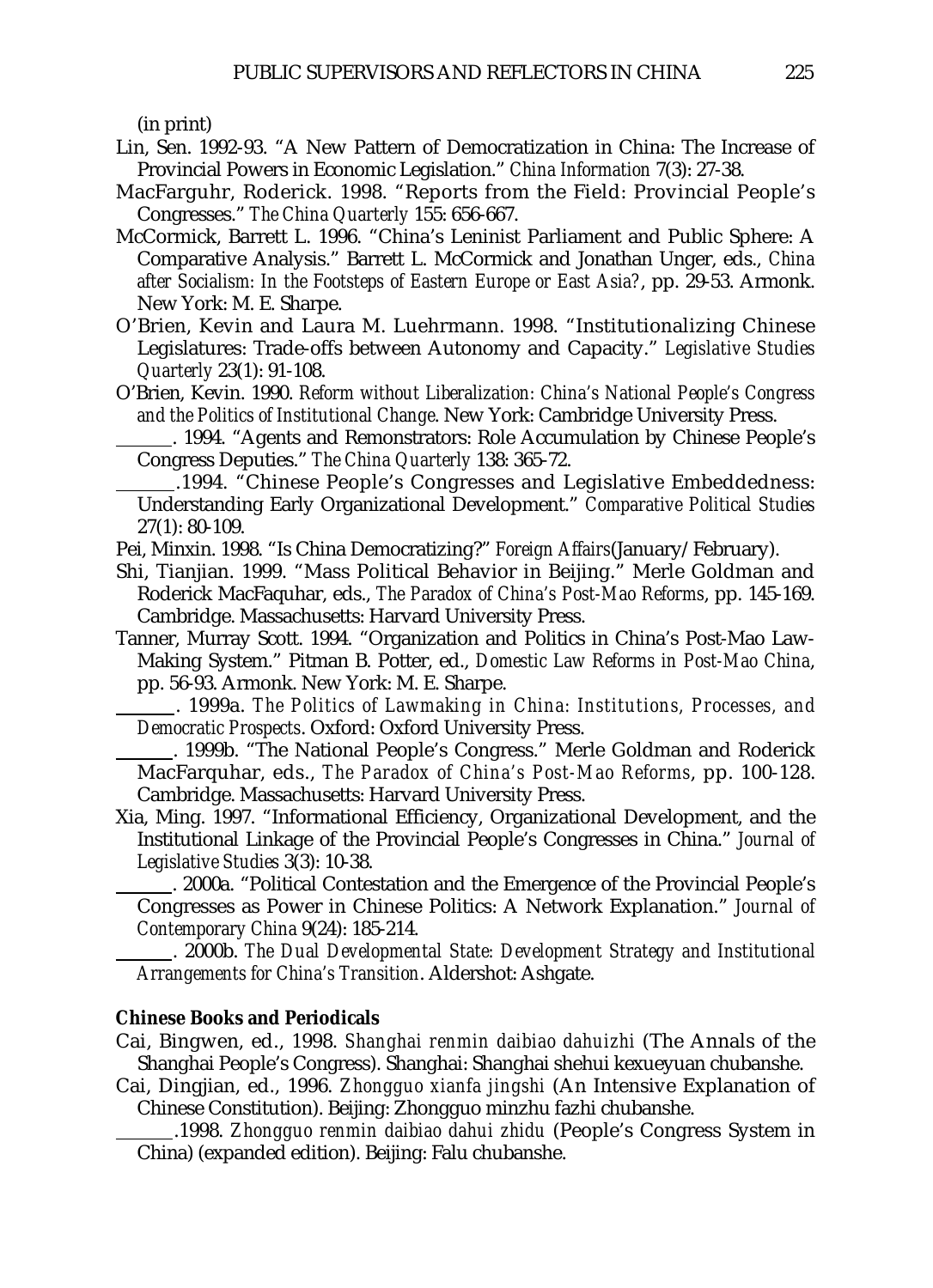- Cai, Dingjian and Wang Zhenguang, eds., 2001. *Renmin daibiao dahui ershinian fazhan yu gaige* (Twenty Years' Development and Reform of People's Congresses). Beijing: Zhongguo jiancha chubanshe.
- Compilation group, ed., 1989. *Banli renda daibiao jianyi zhengxie weiyuan ti'an gongzuo ziliao huibian* (Collections on the Working Materials of Implementing People's Congress Deputies' Proposals and CPPCC Members' Motions). Beijing: Zhongguo zhanwang chubanshe.
- Huang, Jiren. 1997. *Yige quanguorenda daibiaode riji* (The Diary of an NPC Deputy). Chongqing: Chongqing chubanshe.
- Kang, Ziming, ed., 1999. *Nankai renda ershinian 1979-99* (Twenty Years of Nankai People's Congress, 1979-99). Tianjin.
- Liu, Zheng, Yu Youmin and Cheng Xiangqing, eds., 1999. *Renmin daibiao dahui gongzuo quanshu* (Overall Book on the Works of People's Congresses). Beijing: Zhongguo fazhi chubanshe.
- Lu, Xueyi, ed., 2002. *Dangdai zhongguo shehui jieceng yanjiu baogao* (A Research Report on Contemporary Chinese Social Classes). Beijing: Shehui kexue wenxian chubanshe.
- Peng, Zhen. 1989. *Lun xinshiqide shehuizhuyi minzhu yu fazhi jianshe* (Discussing on the Construction of Socialist Democracy and Legal System in the New Era). Beijing: Zhongyang wenxian chubanshe.
- Quanguo renda changweihui bangongting yanjiushi, ed., 1990. *Zhonghua renmin gongheguo renmin daibiao dahui wenxian ziliao huibian 1949-90* (Collections on the Documents of China's People's Congresses 1949-90). Beijing: Zhongguo minzhu fazhi chubanshe.

. 1992. *Renmin daibiao dahui wenxian huibian* (Selections on the Documents of People's Congresses). Beijing: Zhongguo minzhu fazhi chubanshe.

. 1995. *Renda chengli 40zhounian jinianji* (Papers Commemorating the 40th Anniversary of People's Congress). Beijing: Zhongguo minzhufazhi chubanshe.

. 1997. *Difang renda jiandu gongzuo tansuo* (An Exploration for the Supervisory Works of People's Congresses). Beijing: Zhongguo minzhufazhi chubanshe.

- Quanguorenda changweihui bangongting lianluoju, ed., 2000. *Wo zenyang dang renda daibiao* (I How to Act as a Deputy to People's Congresses). Beijing: Zhongguo minzhu fazhi chubanshe.
- Tianjinshi difangzhi bianxiu weiyuanhui, ed., 1997. *Tianjin tongzhi: zhengquan zhi renmin daibiao dahui quan* (Overall Annals of Tianjin: Regime Annal People's Congress Volume). Tianjin: Tianjin shehui kexueyuan chubanshe.
- Wang, Jingson. 1995. *Zhonghua renmin gongheguo zhengfu yu zhengzhi* (Governments and Politics of China). Beijing: Zhonggong zhongyang dangxiao chubanshe.
- Wang, Min. 1993. *Guojia quanli jiguande guomin jingji jihua he yusuan jiandu jizhi* (The Supervisory System of State Power Organ over National Economic Plans and Budges). Beijing: Zhongguo minzhu fazhi chubanshe, 1993.
- Xiao, Weiyun. 1986. *Woguo xianxing xianfade dansheng* (The Birth of Our Country's Current Constitution). Beijing: Bejing daxue chubanshe.
- Yang, Fengchun, ed., 1997. *Zai shengji renda gongzuo gangwei shang* (On the Posts of Provincial-level People's Congress Works). Beijing: Zhongguo minzhu fazhi chubanshe.
- Zhang, Youyu, ed., 1999. *Renda licheng* (The Developmental Course of People's